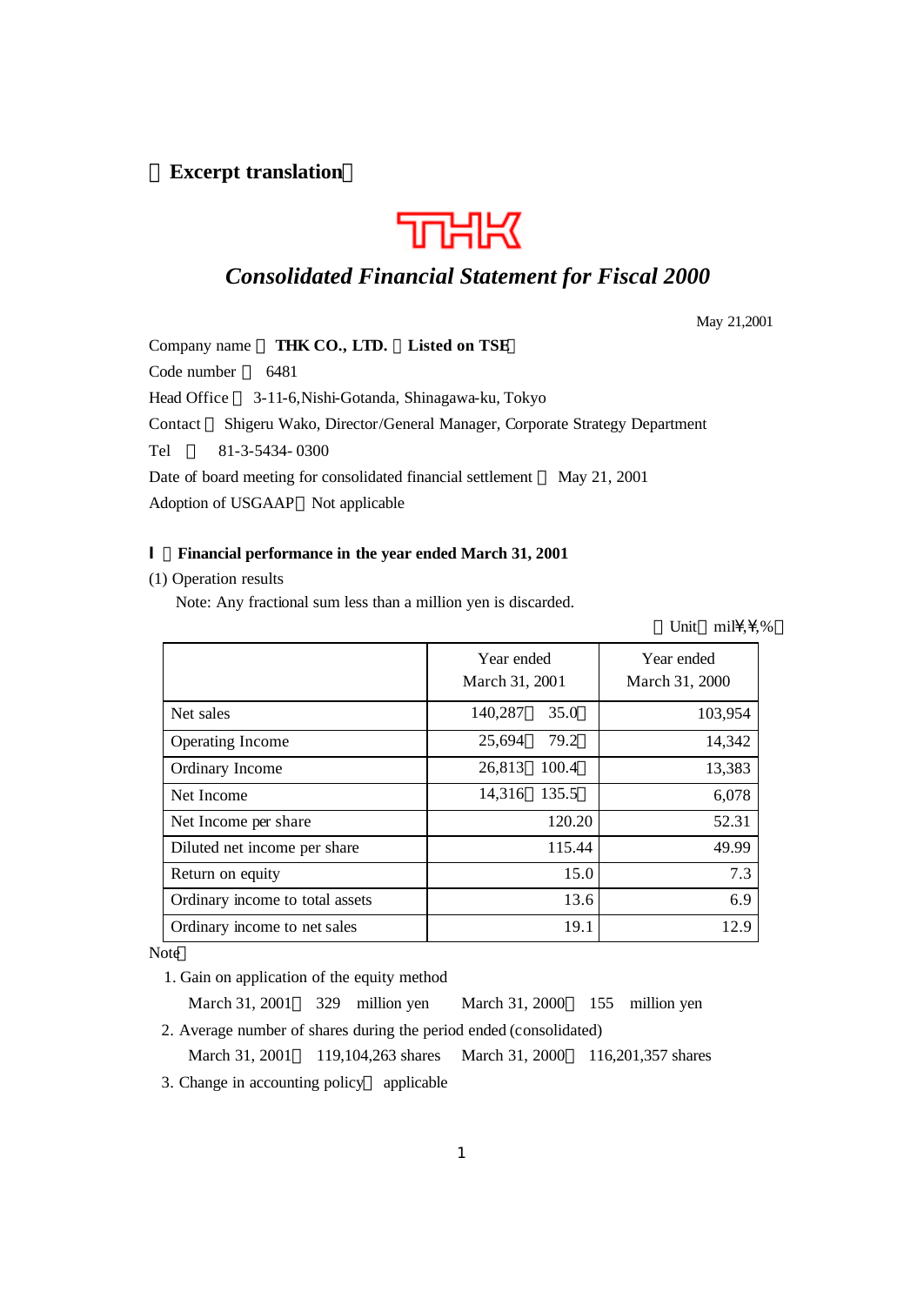4. Figures in parenthesis (Net sales, Operating Income, Ordinary Income and Net Income) are the percentage changes from the previous period.

(2) Consolidated Financial Position

#### Unit mil¥,%,¥

|                                      | As of March 31,<br>2001 | As of March 31,<br>2000 |
|--------------------------------------|-------------------------|-------------------------|
| Total assets                         | 198,129                 | 195,750                 |
| Total shareholders' equity           | 102,611                 | 88,061                  |
| Equity ratio                         | 51.8                    | 45.0                    |
| Total shareholders' equity per share | 859.82                  | 746.67                  |

Note: Number of shares of common stock at the period ended:

March 31, 2001: 119,340,496 shares March 31, 2000: 117,939,141 shares

(3) Consolidated Statements of Cash Flows

Unit mil

|                                      | As of March 31,<br>2001 | As of March 31,<br><b>2000</b> |
|--------------------------------------|-------------------------|--------------------------------|
| Cash Flows from operating activities | 23,003                  | 20,368                         |
| Cash Flows from investing activities | 7,321                   | 9,022                          |
| Cash Flows from financing activities | 23,384                  | 14,891                         |
| Cash and cash equivalents            | 52,047                  | 58,866                         |

(4) Scope of consolidation and application of equity method

The number of consolidated subsidiaries 13

The number of unconsolidated companies to which the equity method is applied 0

The number of affiliates to which the equity method is applied 1

(5) Change in scope of consolidation and application of equity method The number of consolidated subsidiaries (new) 1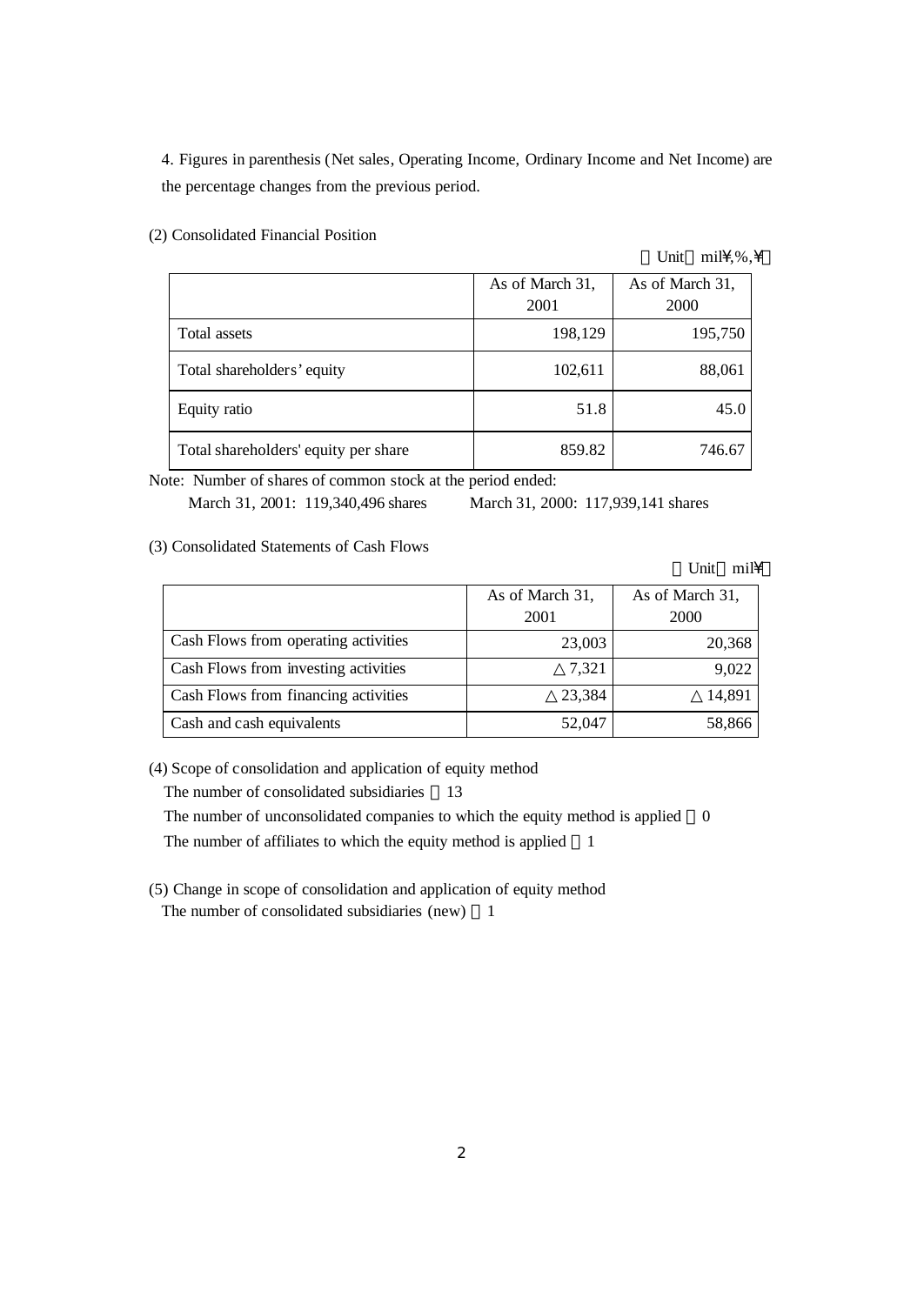**.Forecast of financial performance for the six months to September 30, 2001 and the year ended March 31, 2002**

Unit mil\

|                 | For the six months to<br>September 30, 2001 | For the year ended<br>March 31, 2002 |
|-----------------|---------------------------------------------|--------------------------------------|
| Net sales       | 55,000                                      | 115,000                              |
| Ordinary Income | 5,800                                       | 11,600                               |
| Net Income      | 3.400                                       |                                      |

Reference: Forecast net income per share (for the year):  $\sqrt{56.98}$ 

## *\*CAUTION FORECAST- STATEMENTS*

Note: This document contains forecast statements based on assumptions and beliefs of the Company's management in light of information currently available to it. Such statements involve uncertainties and have risks of volatility that would result from the Company's operations in the future and changes in domestic and international environments. Therefore, the Company cannot assure accuracy of such statements and wishes to caution readers that actual operational and financial results may differ from such statements.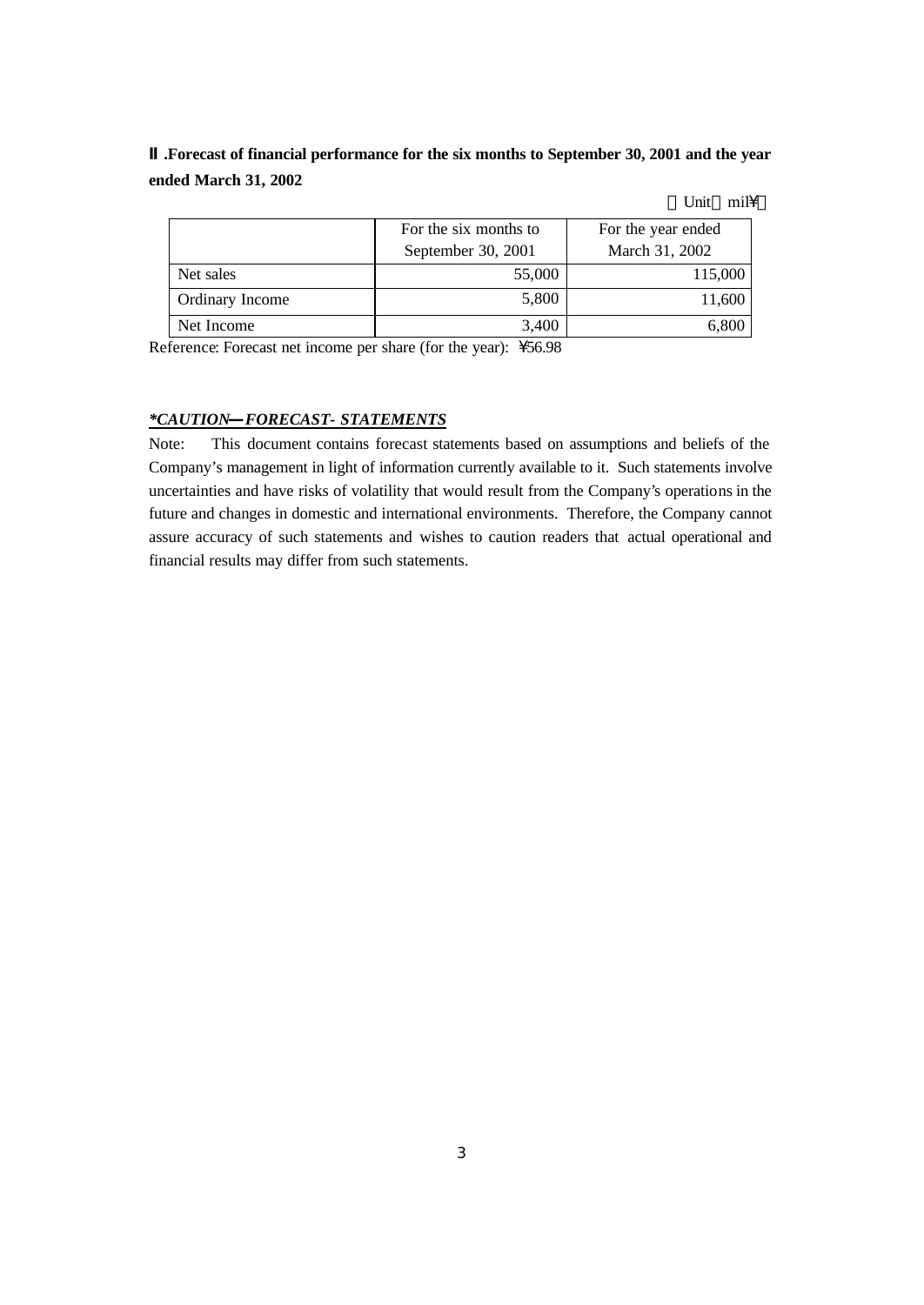| For the years ended March 31, 2001 and 2000 |                      |       |                      |       |
|---------------------------------------------|----------------------|-------|----------------------|-------|
|                                             | As of March 31, 2001 |       | As of March 31, 2000 |       |
|                                             | <b>Millions</b> of   | ( )   | <b>Millions</b> of   | ( )   |
|                                             | yen                  |       | yen                  |       |
| <b>Assets</b>                               |                      |       |                      |       |
| Current assets:                             |                      |       |                      |       |
| Cash on hand and in banks                   | 40,760               |       | 47,297               |       |
| Notes receivable and                        | 46,505               |       | 36,251               |       |
| accounts receivable-trade                   |                      |       |                      |       |
| Marketable securities                       | 8,287                |       | 9,117                |       |
| Inventories                                 | 29,958               |       | 34,829               |       |
| Short-term loans                            | 4,679                |       | 6,929                |       |
| Deferred tax assets                         | 3,007                |       | 2,035                |       |
| Others                                      | 1,337                |       | 886                  |       |
| Less: Allowance for doubtful receivables    | 387                  |       | 280                  |       |
| Total current assets                        | 134,148              | 67.7  | 137,068              | 70.0  |
| Fixed assets:                               |                      |       |                      |       |
| Tangible fixed assets:                      | 43,662               | 22.0  | 36,218               | 18.5  |
| Buildings and structures                    | 12,154               |       | 9,447                |       |
| Machinery, equipment and vehicles           | 14,820               |       | 14,621               |       |
| Land                                        | 10,090               |       | 9,815                |       |
| Construction in progress                    | 5,328                |       | 1,049                |       |
| Others                                      | 1,267                |       | 1.284                |       |
| Intangible fixed assets:                    | 3,159                | 1.6   | 3,946                | 2.0   |
| Investments and others:                     | 17,119               | 8.7   | 15,794               | 8.1   |
| Investment in securities                    | 10,938               |       | 10,265               |       |
| Deferred tax assets                         | 1,481                |       | 450                  |       |
| Others                                      | 5,472                |       | 5,237                |       |
| Less: Allowance for doubtful receivables    | 773                  |       | 159                  |       |
| Total fixed assets                          | 63,941               | 32.3  | 55,959               | 28.6  |
| Bond discount                               | 39                   |       | 153                  |       |
| Total deferred assets                       | 39                   | 0.0   | 153                  | 0.1   |
| Adjustment result from foreign-currency     |                      |       | 2,569                | 1.3   |
| statement translation                       |                      |       |                      |       |
| <b>Total assets</b>                         | 198,129              | 100.0 | 195,750              | 100.0 |

# *Consolidated Balance Sheets*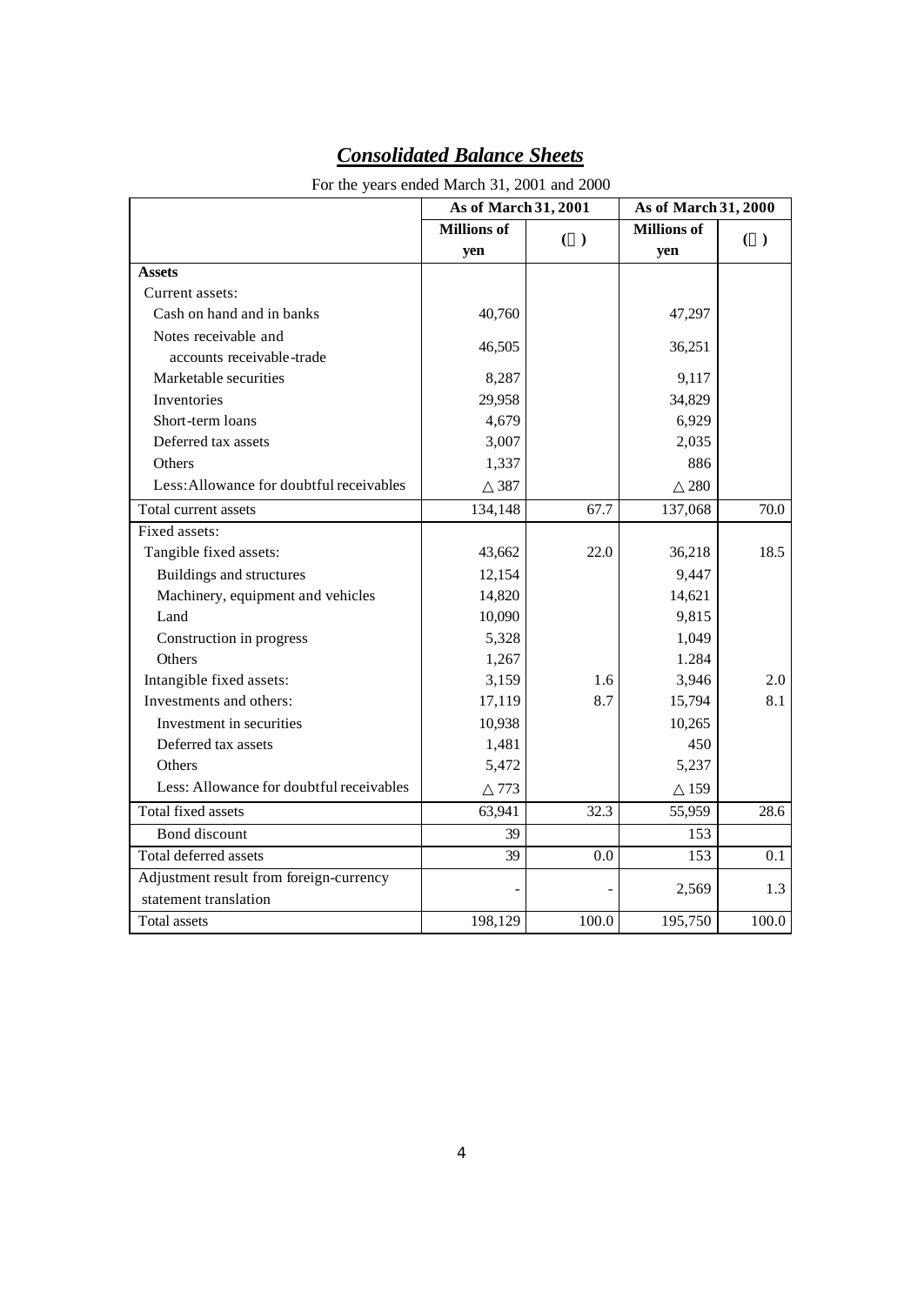| For the years ended March 31, 2001 and 2000                       |                      |       |                      |         |
|-------------------------------------------------------------------|----------------------|-------|----------------------|---------|
|                                                                   | As of March 31, 2001 |       | As of March 31, 2000 |         |
|                                                                   | <b>Millions</b> of   | ( )   | <b>Millions of</b>   | $(\ )$  |
|                                                                   | yen                  |       | yen                  |         |
| <b>Liabilities</b>                                                |                      |       |                      |         |
| Current liabilities:                                              |                      |       |                      |         |
| Notes payable and                                                 | 27,060               |       | 23,897               |         |
| accounts payable-trade                                            |                      |       |                      |         |
| Short-term debt                                                   | 7,615                |       | 12,640               |         |
| Current portion of long-term debt                                 | 5,913                |       | 5,371                |         |
| Current portion of bonds                                          |                      |       | 9,770                |         |
| Corporate income taxes payable                                    |                      |       |                      |         |
| and others                                                        | 8,834                |       | 3,933                |         |
| <b>Accrued Bonus</b>                                              | 1,341                |       | 1,229                |         |
| Other                                                             | 8,554                |       | 6,863                |         |
| Total current liabilities                                         | 59,321               | 29.9  | 63,706               | 32.5    |
| Non-current liabilities:                                          |                      |       |                      |         |
| <b>Bonds</b>                                                      | 11,424               |       | 16,378               |         |
| Convertible bonds                                                 | 13,966               |       | 14,033               |         |
| Long-term debt                                                    | 7,314                |       | 12,130               |         |
| Reserve for retirement allowance                                  |                      |       | 1,219                |         |
| Allowance for retirement and severance                            |                      |       |                      |         |
| benefits                                                          | 1,333                |       |                      |         |
| Allowance for directors' retirement                               |                      |       |                      |         |
| benefits                                                          | 1,424                |       |                      |         |
| Other                                                             | 429                  |       | 40                   |         |
| Total non-current liabilities                                     | 35,893               | 18.1  | 43,801               | 22.4    |
| <b>Total liabilities</b>                                          | 95,214               | 48.0  | 107,508              | 54.9    |
| <b>Minority interest</b>                                          |                      |       |                      |         |
| Minority interest                                                 | 303                  | 0.2   | 180                  | 0.1     |
| Shareholders' equity:                                             |                      |       |                      |         |
| Common stock                                                      | 23,075               | 11.6  | 21,733               | 11.1    |
| Additional paid-in capital                                        | 30,931               | 15.6  | 29,220               | 14.9    |
| Consolidated surplus                                              | 49,615               | 25.1  | 37,109               | 19.0    |
| Valuation adjustment for marketable                               | 267                  | 0.1   |                      |         |
| securities                                                        |                      |       |                      |         |
| Adjustment result from foreign-currency                           |                      | 0.6   |                      |         |
| statement translation                                             | 1,278                |       |                      |         |
| Treasury stock                                                    | $\theta$             | 0.0   | 1                    | $0.0\,$ |
| Total shareholders' equity                                        | 102,611              | 51.8  | 88,061               | 45.0    |
| Total liabilities, minority interests and<br>shareholders' equity | 198,129              | 100.0 | 195,750              | 100.0   |

# *Consolidated Balance Sheets*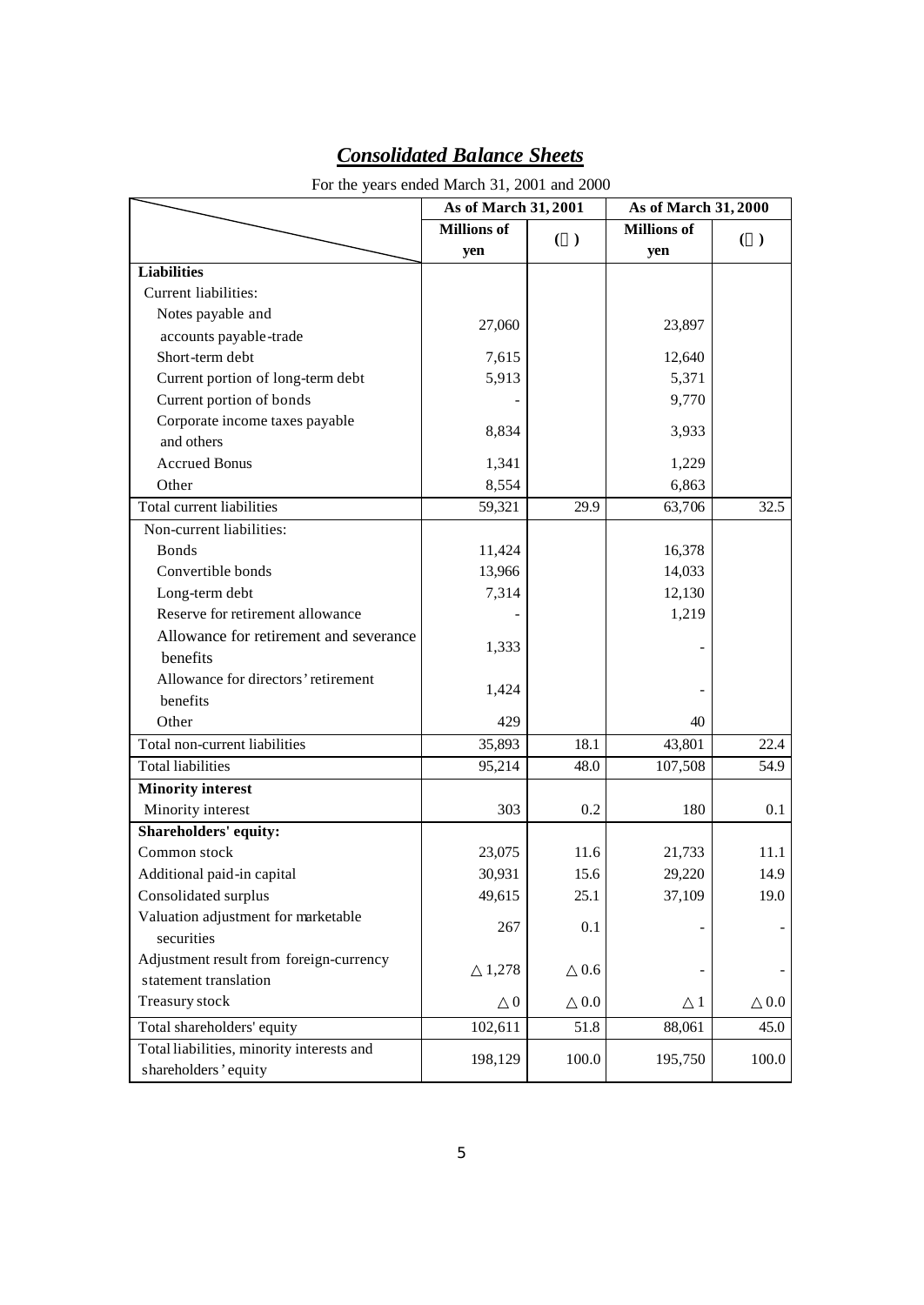## *Consolidated Statements of Income*

|                                            | As of March 31, 2001   |           | As of March 31, 2000   |         |
|--------------------------------------------|------------------------|-----------|------------------------|---------|
|                                            | <b>Millions of yen</b> | $\lambda$ | <b>Millions of yen</b> | $($ )   |
| Net sales                                  | 140,287                | 100.0     | 103,954                | 100.0   |
| Cost of sales                              | 91.447                 | 65.2      | 69,816                 | 67.2    |
| Gross profit                               | 48,839                 | 34.8      | 34,137                 | 32.8    |
| Sales, general<br>administrative<br>and    | 23,144                 | 16.5      | 19,795                 | 19.0    |
| expenses                                   |                        |           |                        |         |
| Operating income                           | 25,694                 | 18.3      | 14,342                 | 13.8    |
| Non-operating income:                      | 3,175                  | 2.3       | 1,966                  | 1.9     |
| Interest income and dividend income        | 550                    |           | 461                    |         |
| Foreign-exchange gain                      | 1,740                  |           | 823                    |         |
| Investment gain on equity method           | 329                    |           | 155                    |         |
| Other non-operating income                 | 554                    |           | 526                    |         |
| Non-operating expenses:                    | 2,056                  | 1.5       | 2,925                  | 2.8     |
| Interest expenses                          | 1,139                  |           | 2,057                  |         |
| Other non-operating expenses               | 916                    |           | 868                    |         |
| Ordinary income                            | 26,813                 | 19.1      | 13,383                 | 12.9    |
| Special income                             | 159                    | 0.1       | 719                    | 0.7     |
| Gain on sales of property                  | 144                    |           |                        |         |
| and equipment                              |                        |           |                        |         |
| Other                                      | 15                     |           | 718                    |         |
| Special loss                               | 2,643                  | 1.9       | 2,689                  | 2.6     |
| Loss on sales/disposal of property         | 615                    |           | 900                    |         |
| and equipment                              |                        |           |                        |         |
| Loss on disposal of inventories            |                        |           | 1,289                  |         |
| Write-down of other marketable             | 388                    |           |                        |         |
| Securities                                 |                        |           |                        |         |
| Put-in the<br>allowance for directors'     | 1,308                  |           |                        |         |
| retirement benefits in prior years         |                        |           |                        |         |
| Other                                      | 331                    |           | 499                    |         |
| Income before income taxes and other       | 24,330                 | 17.3      | 11,414                 | 11.0    |
| Corporate income taxes, residence taxes    | 11,750                 | 8.4       | 4,832                  | 4.6     |
| and business taxes                         |                        |           |                        |         |
| Adjustment of corporate income taxes       | 1,861                  | 1.3       | 464                    | 0.5     |
| and other                                  |                        |           |                        |         |
| Minority<br>interest<br>of<br>in<br>income | 124                    | 0.1       | 39                     | $0.0\,$ |
| consolidated subsidiaries                  |                        |           |                        |         |
| Net income                                 | 14,316                 | 10.2      | 6,078                  | 5.8     |

## For the years ended March 31, 2001 and 2000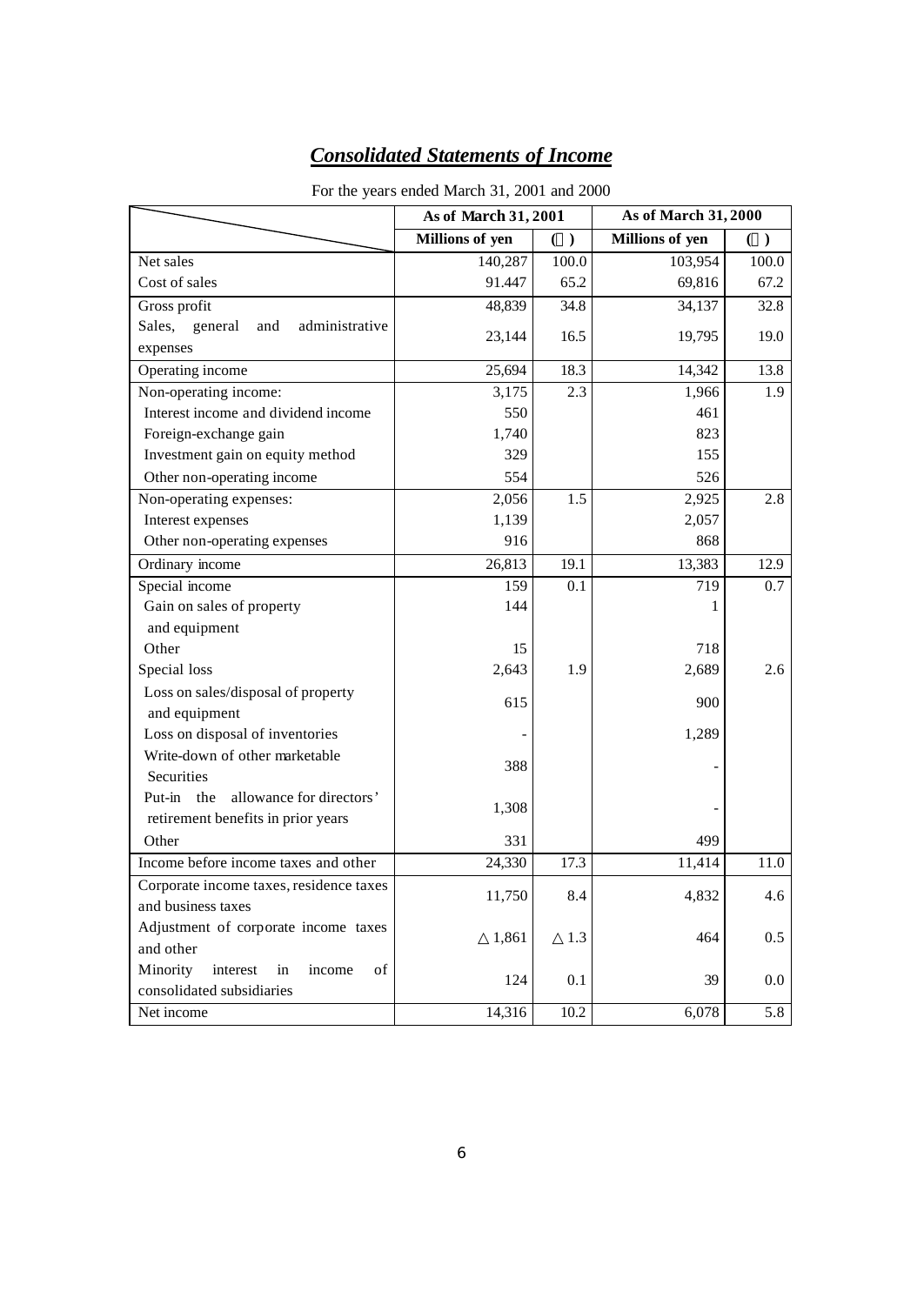# *Consolidated Statements of Retained Earnings*

For the years ended March 31, 2000 and 2001

Millions of yen

|                                                               | As of March 31,<br>2001 | As of March 31,<br>2000 |
|---------------------------------------------------------------|-------------------------|-------------------------|
| <b>Consolidated retained earnings at</b><br>beginning of year | 37,109                  | 32,542                  |
| Increase in consolidated retained earnings:                   |                         | 226                     |
| Increase due to adoption of tax-effect<br>Accounting          |                         | 226                     |
| Decrease in consolidated retained earnings                    | 1,810                   | 1,737                   |
| Cash dividends                                                | 1,780                   | 1,737                   |
| Bonuses to directors                                          | 30                      |                         |
| Net income                                                    | 14,316                  | 6,078                   |
| Balance of consolidated retained earnings at<br>year end      | 49,615                  | 37,109                  |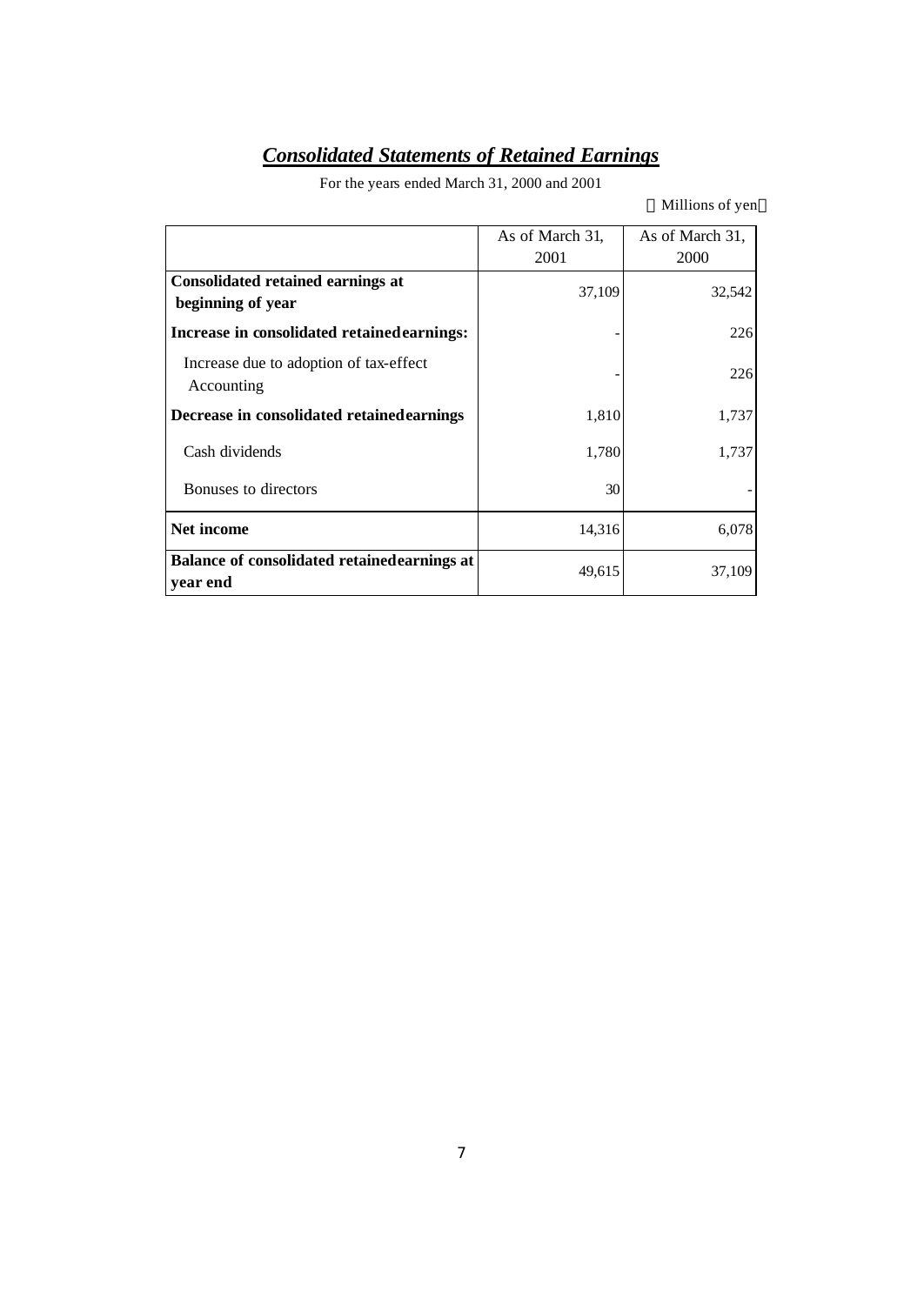# *Consolidated Statements of Cash Flows*

For the years ended March 31, 2000 and 2001

|                                                                   |                | Millions of yen |
|-------------------------------------------------------------------|----------------|-----------------|
|                                                                   | The year ended | The year ended  |
|                                                                   | March 31, 2001 | March 31, 2000  |
| .Cash Flows from operating activities                             |                |                 |
| Income before income tax and minority interests                   | 24,330         | 11,414          |
|                                                                   |                |                 |
| Depreciation and amortization                                     | 5,812          | 6,256           |
| Loss on sales or disposal of property and equipment               | 471            | 898             |
| Interest expenses                                                 | 1,139          | 2,057           |
| Increase /Decrease in accounts and trade receivables              | 9,831          | 9,824           |
| Increase /Decrease in inventories                                 | 5,556          | 3,291           |
| Increase in accounts and notes payable                            | 1,649          | 10,359          |
| Other                                                             | 1,489          | 876             |
| Subtotal                                                          | 30,618         | 23,576          |
| Interest income and dividend income received                      | 586            | 813             |
| Interest expenses paid                                            | 1,260          | 2,172           |
| Income taxes paid                                                 | 6,940          | 1,849           |
| Net cash provided by operating activities                         | 23,003         | 20,368          |
| .Cash Flows from investing activities                             |                |                 |
| Payments for purchases of property, plants and equipment          | 11,076         | 4,857           |
| Payments for purchases of short-term investments in<br>securities | 1,548          | 9,693           |
| Proceeds from sales of short-term investments in securities       | 4,286          | 17,860          |
| Proceeds from sales of long-term investments in securities        | 131            | 1,551           |
| Increase /(Decrease) of short-term loans receivable               | 536            | 4,639           |
| Others                                                            | 347            | 478             |
| Net cash provided by investing activities                         | 7,321          | 9,022           |
| .Cash Flows from financing activities                             |                |                 |
| Increase/(Decrease) in short-term bank loans                      | 5,178          | 8,184           |
| Borrowings of long-term debt                                      | 900            | 3,219           |
| Repayments of long-term debt                                      | 5,172          | 5,237           |
| Proceeds from issue of bonds                                      |                | 2,938           |
| Expenditure from redemption of bonds                              | 14,855         | 10,000          |
| Proceeds from issuance of stocks                                  | 2,704          | 4,080           |
| Cash dividends                                                    | 1,783          | 1,708           |
| Other                                                             |                | $\mathbf{0}$    |
| Net cash provided by (used for) financing activities              | 23,384         | 14,891          |
| .Effect of exchange-rate change on cash and                       | 884            | 885             |
| cash equivalents                                                  |                |                 |
| .Net increase in cash and cash equivalents                        | 6,818          | 13,613          |
| .Cash and cash equivalents at beginning of year                   | 58,866         | 45,252          |
| .Cash and cash equivalents at end of year                         | 52,047         | 58,866          |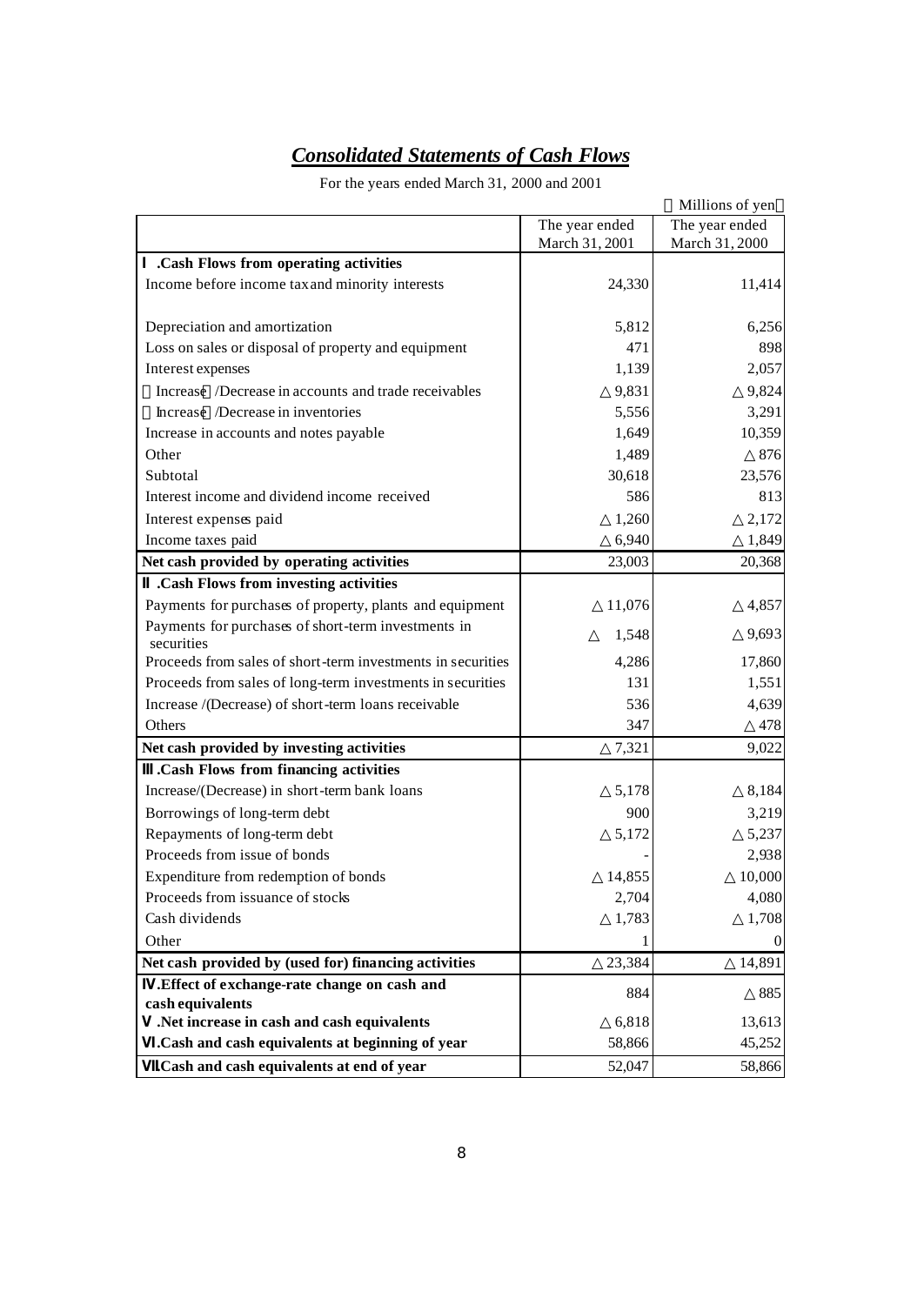## *Basis for Presenting Consolidated Financial Statements*

### *1. Scope of Consolidation*

(1) The consolidated accounts reflect the results of THK CO., LTD., and 13 consolidated subsidiaries, comprising the following:

Talk System Co., Ltd., Beldex Corporation, THK Yasuda Co., Ltd., THK Holdings of America, L.L.C., THK America, Inc., THK Manufacturing of America, Inc., THK Europe B.V., THK G.m.b.H., THK Manufacturing of Europe S.A.S, PGM Ballscrews Ltd., PGM Ballscrews Ireland Ltd., THK International Finance (UK) Ltd., and THK TAIWAN Co., Ltd.

(2) Nine subsidiaries, including Nihon Slide Kogyo Co., Ltd., are not included in the consolidation.

#### (3) Reason for exclusion

The aforementioned nine subsidiaries were excluded from the scope of consolidation because the effect of their total assets, net sales, net income (loss) and retained earnings on consolidated results would not be material.

#### *2. Application of the Equity Accounting Method*

- (1) One affiliated company, Daito Seiki Co., Ltd., is accounted for by the equity method.
- (2) Nine non-consolidated subsidiaries, including Nihon Slide Kogyo Co., Ltd., and three affiliated companies, including Samick Industrial Co., Ltd., were not accounted for by the equity method.
- (3) Reason for exclusion

The nine non-consolidated subsidiaries and three affiliated companies were excluded from the equity method of accounting due to their immaterial effect on the consolidated results.

### *3. Fiscal year of consolidated subsidiaries*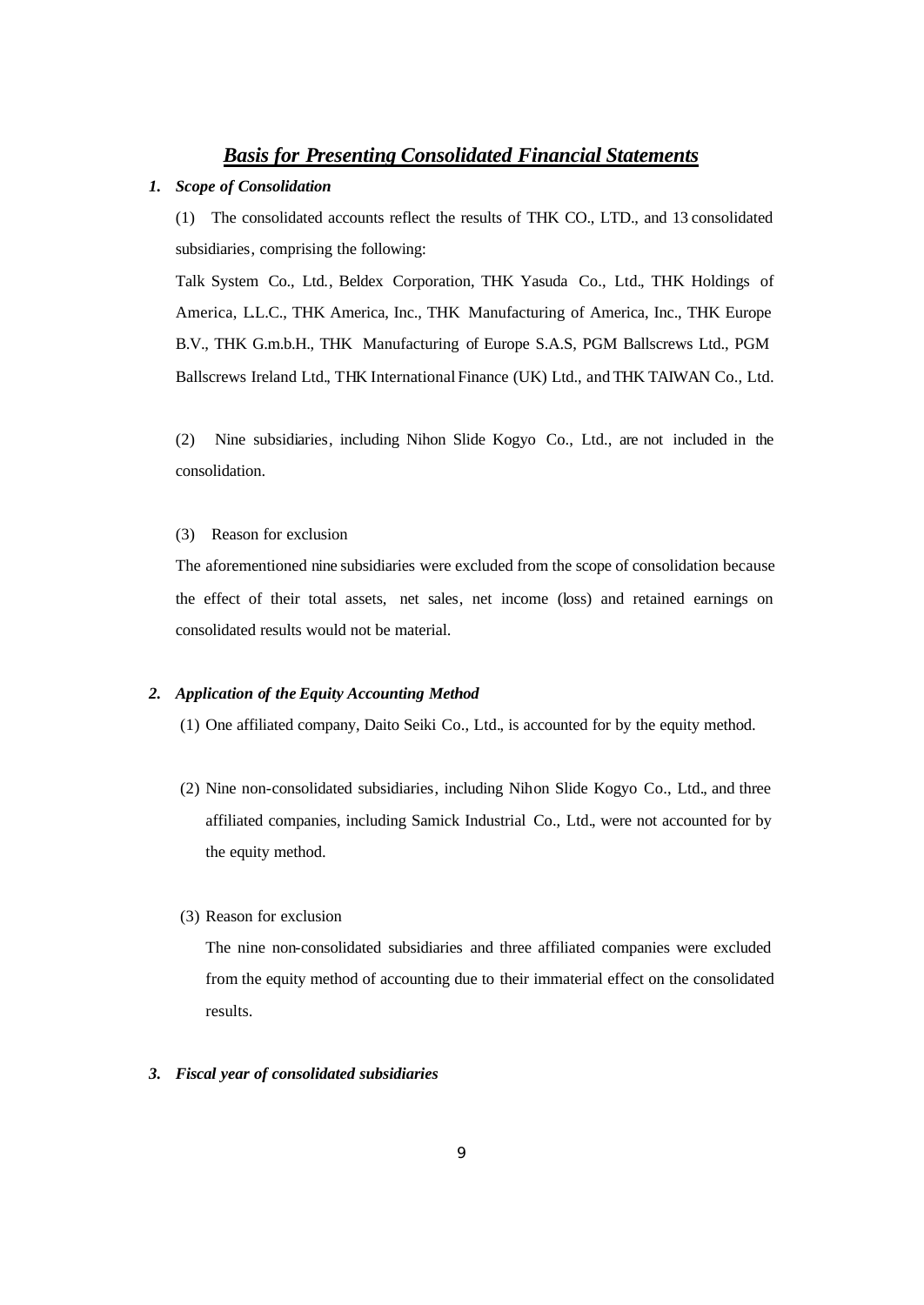THK Holdings of America, L.L.C., THK America, Inc., THK Manufacturing of America, Inc., THK Europe B.V., THK G.m.b.H., THK Manufacturing of Europe S.A.S ,THK International Finance (UK) Ltd., PGM Ballscrews Ltd., PGM Ballscrews Ireland Ltd. and THK Taiwan Co., Ltd. close their books of account for the period on December 31st. Necessary adjustments are made in order to consolidate financial statements for relevant transactions conducted during the period.

### *4. Summary of Significant Accounting Policies*

- (1) Evaluation of significant assets
	- A) Marketable securities

Other marketable securities listed on stock exchanges are stated at fair market value as of the year-end balance-sheet date, with the sale price computed via the moving-average method. Other marketable securities not listed are stated at cost via the moving-average method. Derivatives are stated at fair market value. Money trusts for the purpose of trading are stated at fair market value.

| Company Name                       | <b>Asset Evaluation Method</b> | <b>Evaluation Standard</b> |
|------------------------------------|--------------------------------|----------------------------|
| Parent company                     | Weighted average cost          | Cost basis                 |
| Talk System Co., Ltd.              | Weighted average cost          | Cost basis                 |
| <b>Beldex Corporation</b>          | Actual cost                    | Cost basis                 |
| THK Yasuda Co., Ltd.               | Weighted average cost          | Cost basis                 |
| THK America, Inc.                  | First-in first-out             | Lower of cost or market    |
| THK Manufacturing of America, Inc. | First-in first-out             | Lower of cost or market    |
| THK Europe B.V.                    | Moving average                 | Lower of cost or market    |
| THK G.m.b.H.                       | Moving average                 | Lower of cost or market    |
| <b>PGM Ballscrews Ltd.</b>         | First-in first-out             | Lower of cost or market    |
| <b>PGM Ballscrews Ireland Ltd.</b> | First-in first-out             | Lower of cost or market    |
| THK TAIWAN Co., Ltd.               | Moving average                 | Lower of cost or market    |

B) Inventories

#### (2) Depreciation and amortization

Depreciation of plant and equipment is computed in principal by the declining-balance method, in accordance with the Corporate Tax Law of Japan. However, depreciation of and buildings (excluding building fixtures) acquired after April 1, 1998,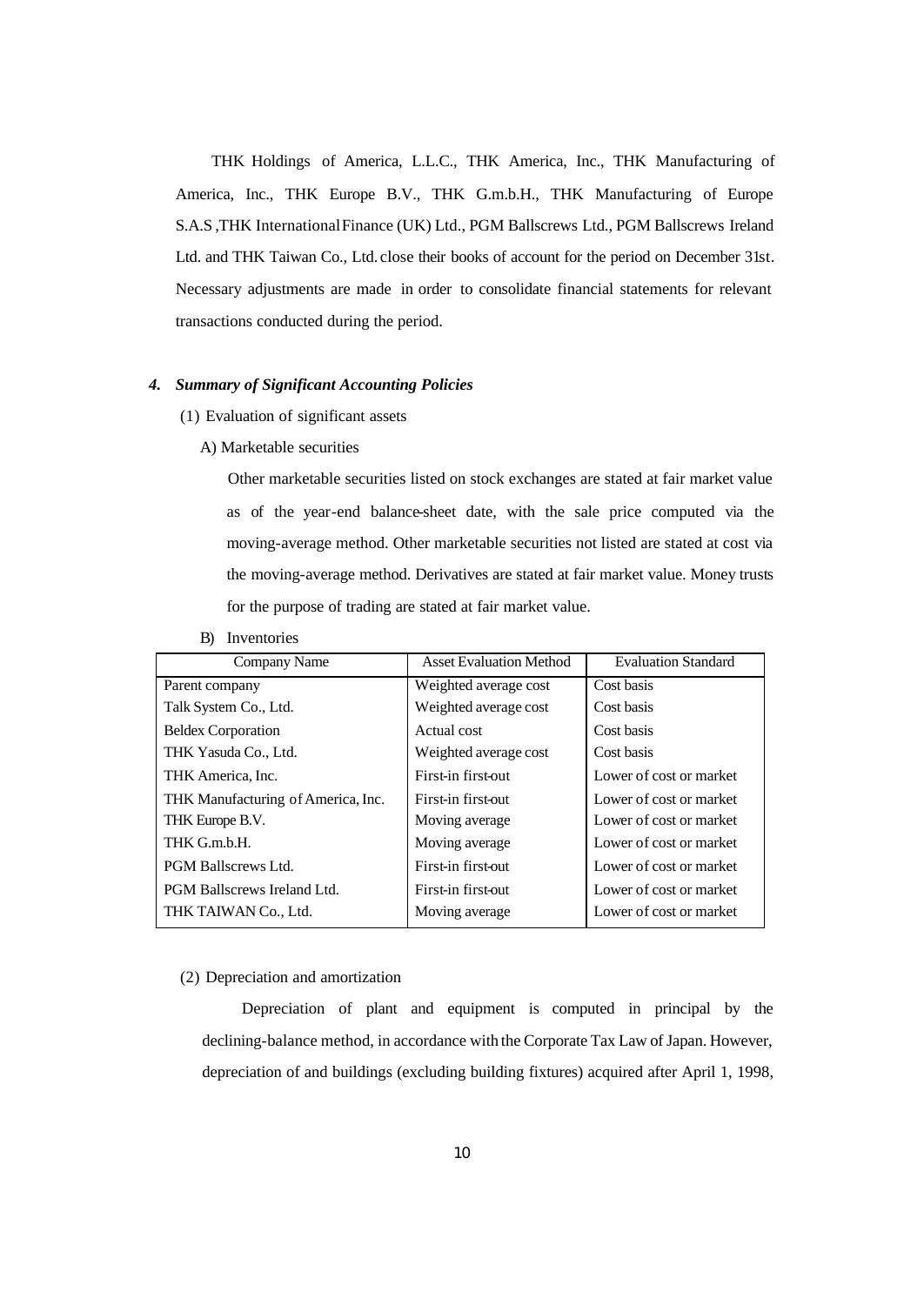is computed using the straight-line method, in accordance with Corporate Tax Law standards.

The amortization of intangible assets is computed in principal via the straight-line method, in accordance with the Corporate Tax Law of Japan. However, software for internal use is amortized over its estimated useful life of five years on a straight-line basis.

#### (3) Deferred charges

Bond-issuance expenses are recognized in total when incurred.

Premiums to the book value of issued bonds are amortized via the straight-line method during the period until maturity.

#### (4) Leases

The operating-lease accounting method, except lease agreements that stipulate the transfer of ownership of leased property to the lessee, accounts for financial leases.

#### (5) Basis for recording significant allowances

a. Allowance for doubtful receivables:

To prepare against credit losses allowance for doubtful receivables is recorded. For bad loans, allowance for doubtful receivables is recorded based on financial evaluation of individual borrowers. For other loans, the allowance is calculated based on the historical loss ratios.

b. Accrued bonus:

To prepare for bonus payment to employees, amount allocable to the fiscal year under review of the estimated amount of future payments is provided.

c. Allowance for retirement and severance benefits:

To prepare for retirement and severance benefits to employees, future benefit obligations less fair value of pension assets at the fiscal year end are recorded as reserve for retirement and severance benefits. The difference arising from the change in accounting standards in total is accounted for as expenses and the actuarial differences are equally divided over a certain number of years (10 years) within the period of average remaining years of service of employees and accounted for as expenses.

d. Allowance for directors' retirement benefits: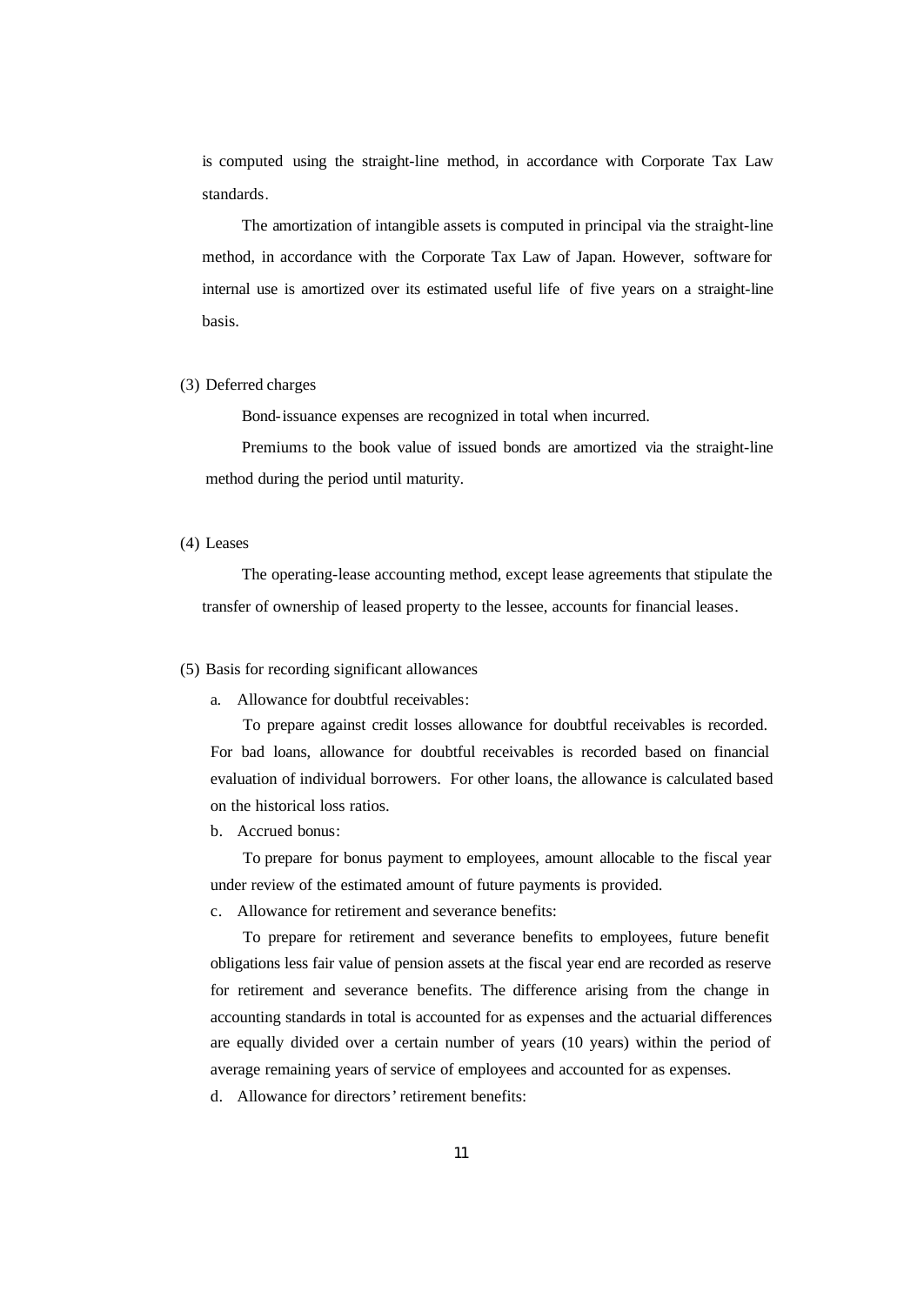To prepare for retirement benefits to directors, an estimated amount of required payment at the fiscal year end based on internal rules for directors is provided. (Change in accounting policy)

The Company used to record directors' retirement benefits as expenses at the time of payment. From the fiscal year under review, the Company changed the method to provide an estimated amount of required payments at the fiscal year end based on internal rules for directors.

 With this change, allowance for the fiscal year under review of ¥115 million was accounted for in selling, general and administrative expenses, and the allowances for previous years of ¥1,308 million were accounted for as extraordinary expenses. With this change, operating income and ordinary income were ¥115 million lower, respectively, and income before taxes was ¥1,424 million lower, than what they would have been had this change not been made.

### (6) Hedge Accounting

a. Method of hedge accounting:

Of interest swap transactions, those interest swap transactions that meet conditions for special treatment are treated accordingly.

b. Means of hedging and hedged items

Interest swaps: Fluctuating interest on borrowings.

c. Policy for hedge transactions:

Hedge transactions related to interest are entered basically for the purpose of avoiding risks of market fluctuations in interest.

d. Method of evaluating hedge effectiveness:

Evaluation of hedge effectiveness is omitted as .the hedge accounting applies only to those interest swap transactions that meet conditions for special treatment.

(7) Treatment of national and local consumption taxes

Tax-exclusion accounting method is applied.

#### *5. Treatment of profit disposal item, etc.*

Consolidated statement of retained earnings is based on the profit disposal of the consolidated company, whichwas fixed during the consolidated fiscal year.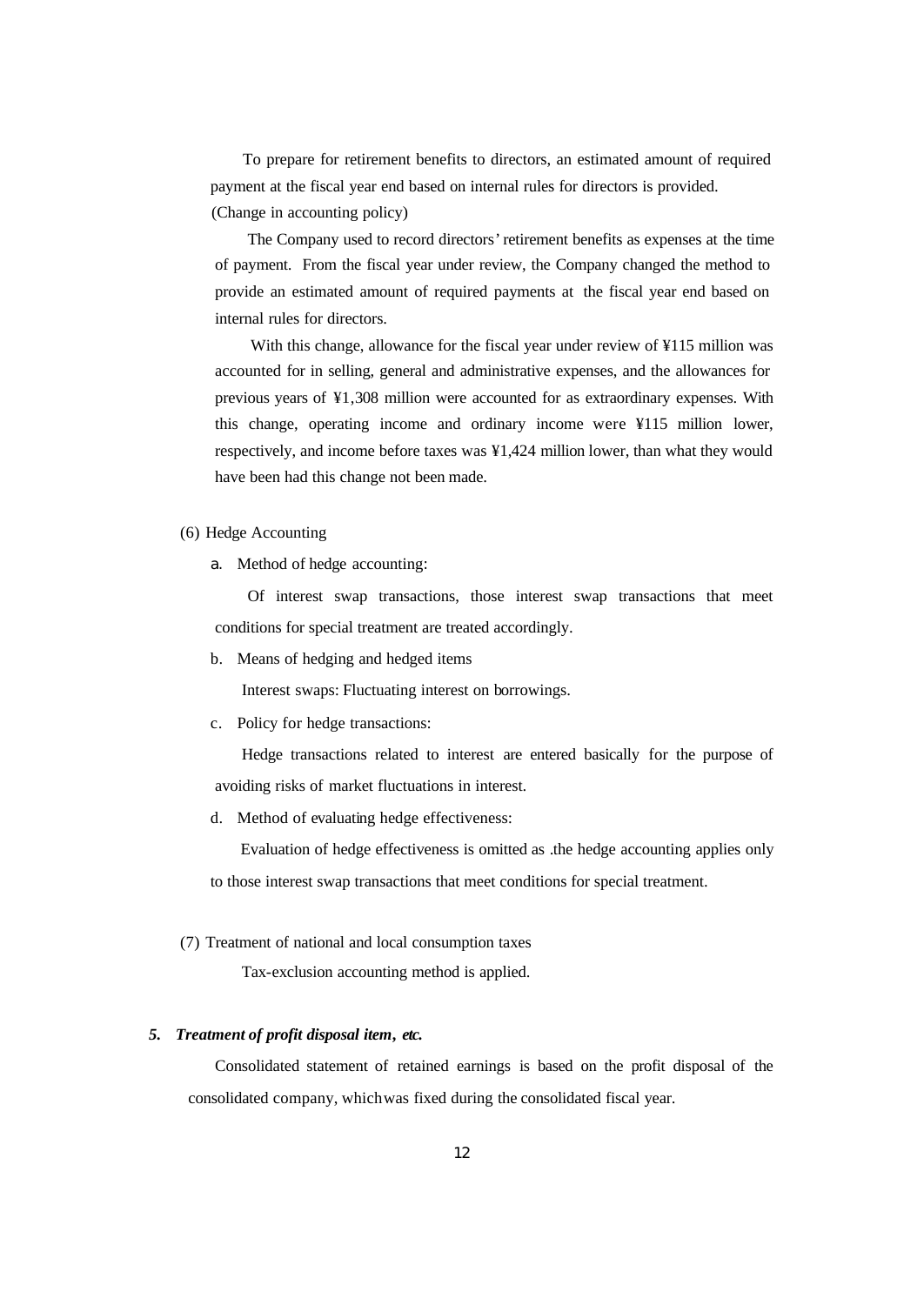#### *6. Scope of Funds on Statements of Consolidated Cash Flows*

Cash and cash equivalents include deposits that can be easily withdrawn and converted to cash and short-term investments with a maturity within three months of their acquisition that are not subject to significant price risk.

#### *Additional information*

[Accounting of retirement and severance benefits]

Accounting standards concerning retirement and severance benefits ("Written opinion regarding establishment of accounting standards concerning retirement and severance benefits" (Business Accounting Deliberation Council, dated June 16, 1998)) are applied starting from the fiscal year under review. Its effects on the Company's income and expenses are not significant. "Reserve for retirement allowance" is included in "Allowance for retirement and severance benefits."

#### [Accounting of financial instruments]

Accounting standards for financial instruments ("Written opinion regarding establishment of accounting standards concerning financial instruments" (Business Accounting Deliberation Council, dated January 22, 1999)) are applied starting from the fiscal year under review.

As a result, compared with what they would have been had no change been made, operating income was ¥438 million lower, ordinary income ¥568 million lower, and income before taxes ¥1,186 million lower.

The Company deliberated on the purposes of holding those marketable securities that it held at the beginning of the fiscal year under review and classified all of them as "Other marketable securities." Those maturing within one year and those included within the range of the capital in consolidated statement of cash flows in the fiscal year are recorded as marketable securities among current assets, and others are recorded as investment securities.

[Accounting standards concerning foreign-currency transactions]

Accounting standards concerning foreign-currency transactions ("Written opinion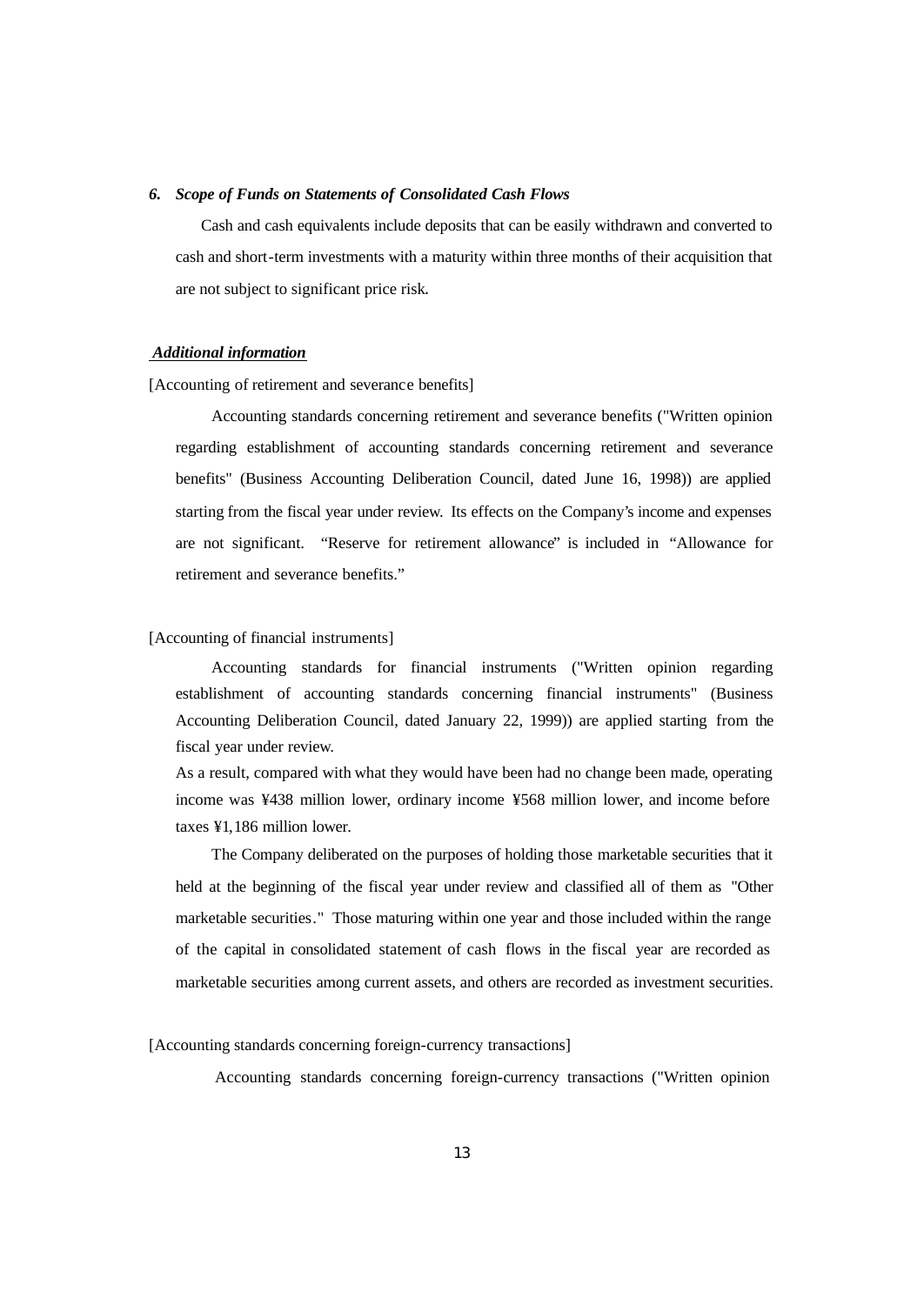regarding revision of accounting standards concerning foreign currency transactions." (Business Accounting Deliberation Council, dated October 22, 1999)) are applied starting from the fiscal year under review. There are no effects of this change on income and expenses.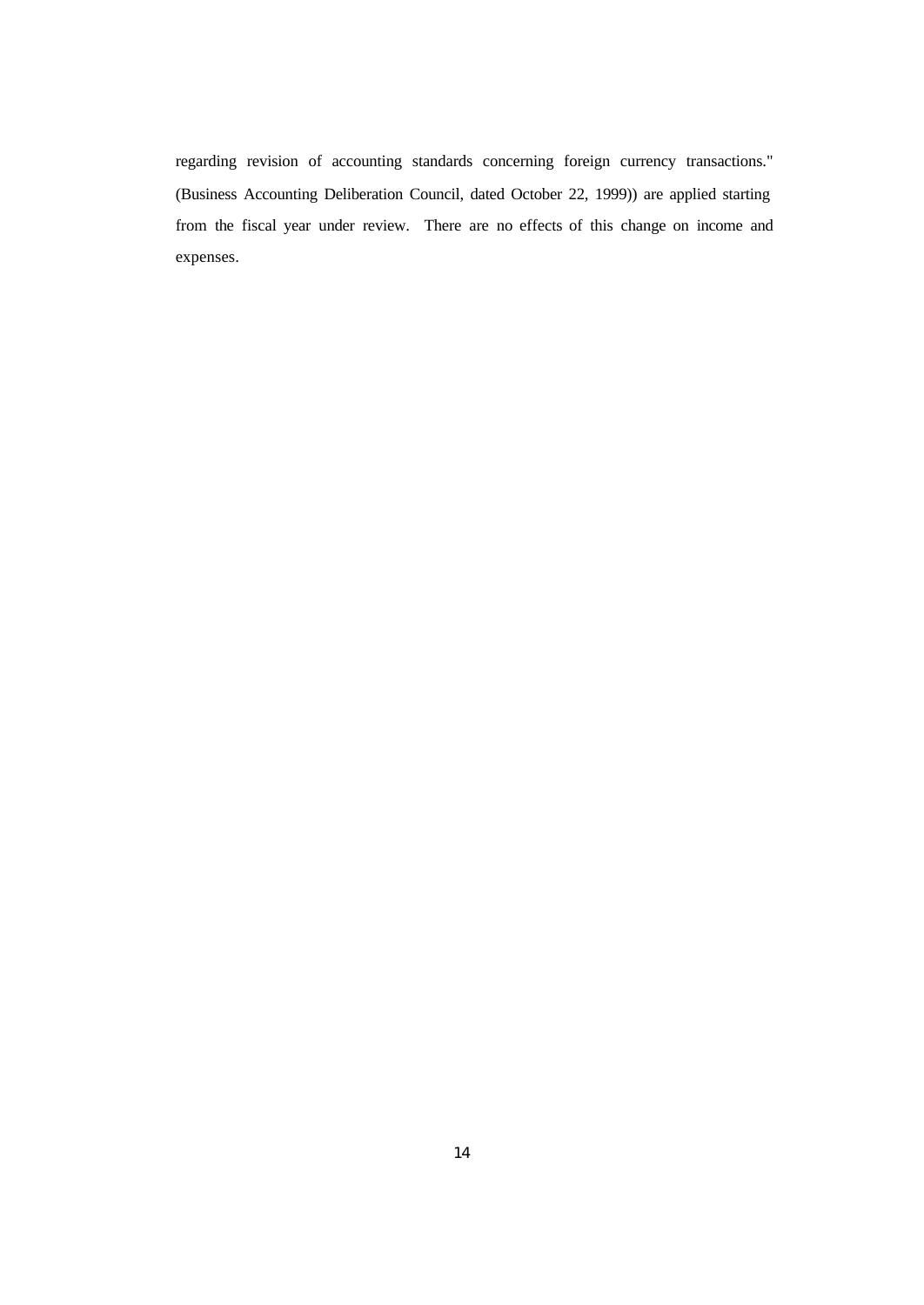# **Notes**

## **[Consolidated Balance Sheets]**

|                                                                                | Year ended                      | Year ended                       |
|--------------------------------------------------------------------------------|---------------------------------|----------------------------------|
|                                                                                | March 31, 2001                  | March 31, 2000                   |
| Stocks of the non-consolidated<br>subsidiaries and affiliates                  | ¥4,854 million                  | ¥4,495 million                   |
| 2. Accumulated depreciation of<br>property, plants and equipment               | $457,512$ million               | $\text{\#}57,267$ million        |
| 3. Discounts on notes receivable                                               | ¥2,581 million                  | $45,171$ million                 |
| 4. Liabilities for guarantee                                                   | ¥410 million                    | $¥157$ million                   |
| Guarantee engagement, etc.                                                     | ¥370 million                    | ¥830 million                     |
| 5. Contingent liabilities with respect<br>to debt assumption contract of bonds | $45,114$ million                | $¥10,355$ million                |
| 6. Amount of treasury stocks                                                   | 72 Shares<br>$\angle 0$ million | 394 Shares<br>$\angle 1$ million |

## **[Consolidated Statements of Cash Flows]**

1. The connec tion between cash and cash equivalents at the end of year and accounts of consolidated balance sheets

|                                                         | Year ended                   | Year ended                   |  |
|---------------------------------------------------------|------------------------------|------------------------------|--|
|                                                         | March 31, 2001               | March 31, 2000               |  |
| Cash on hand and in banks                               | $\frac{1}{2}$ 40,760 million | $\frac{1}{2}$ 47,297 million |  |
| Marketable securities                                   | ¥ 8,287 million              | $\frac{1}{2}$ 9,117 million  |  |
| Short-term loans                                        | ¥ 4,679 million              | $\frac{1}{2}$ 6,929 million  |  |
| Total                                                   | $\frac{1}{2}$ 53,727 million | $\frac{1}{2}$ 63,344 million |  |
| Marketable securities, except MMF                       | 999 million<br>¥             | 3,748 million<br>¥           |  |
| Short-term loans,<br>except repurchase agreement        | 680 million<br>¥             | 729 million<br>¥             |  |
| Cash and cash equivalents                               | ¥ 52,047 million             | $\frac{1}{2}$ 58,866 million |  |
| 2. Significant non-capital transactions                 | Year ended<br>March 31, 2001 | Year ended<br>March 31, 2000 |  |
| Conversion of convertible bonds                         |                              |                              |  |
| Increase in common<br>stock<br>by<br>conversion         | $\frac{1}{2}$ 33 million     | $\frac{1}{2}$ 299 million    |  |
| Increase in additional paid-in capital<br>by conversion | $\frac{1}{2}$ 33 million     | $\frac{1}{2}$ 299 million    |  |
| Decrease in of convertible bonds by<br>conversion       | $\frac{1}{2}$ 67 million     | $\frac{1}{2}$ 599 million    |  |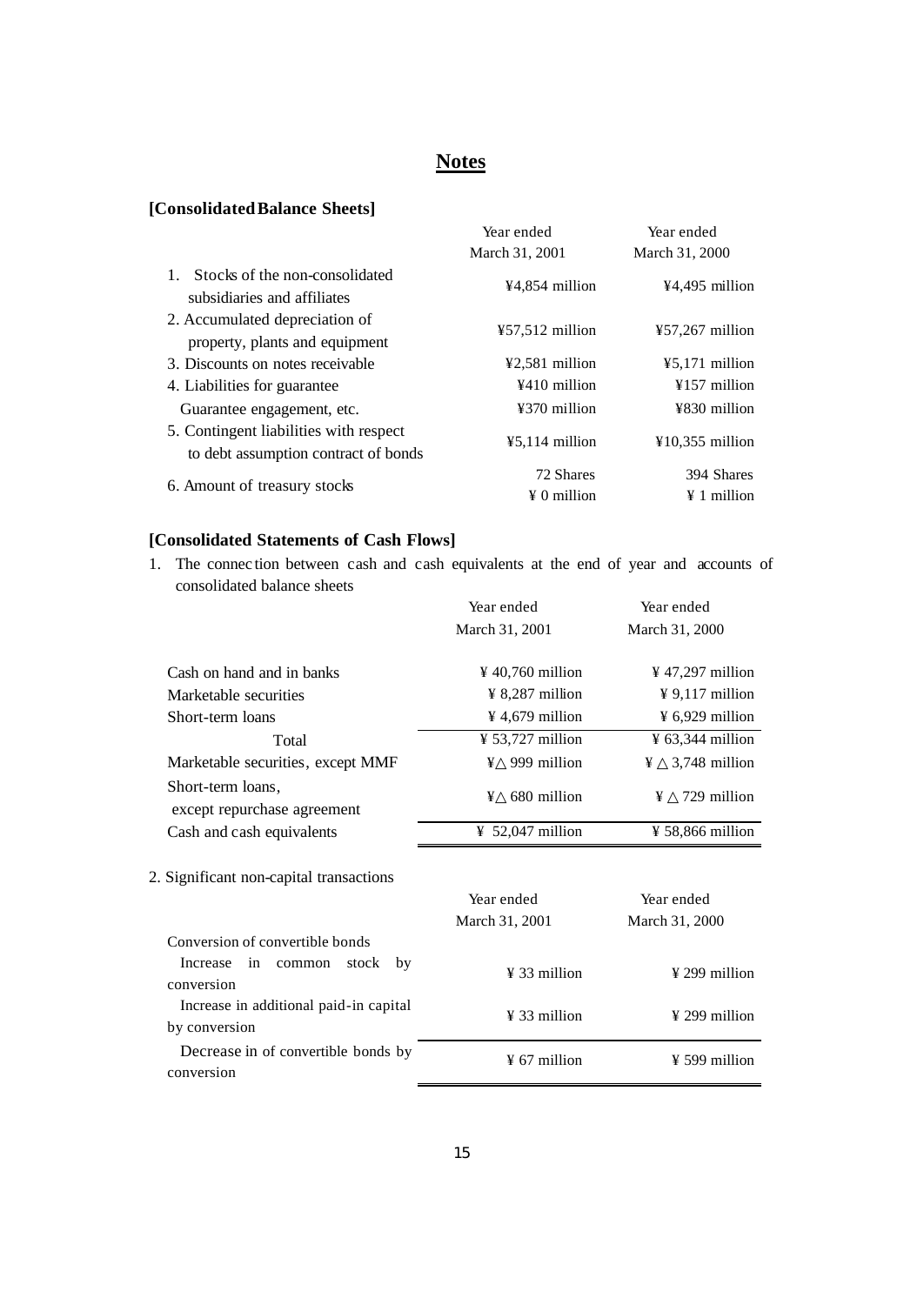## **[ Lease Transactions]**

1. Financial leases, except lease agreements that stipulate the transfer of ownership of leased property to the lessee

|  | (1) Acquisition costs, accumulated depreciation and net leased property at end of period |  |  |  |  |
|--|------------------------------------------------------------------------------------------|--|--|--|--|
|  |                                                                                          |  |  |  |  |

|                          | Year ended     | Year ended     |
|--------------------------|----------------|----------------|
|                          | March 31, 2001 | March 31, 2000 |
|                          | Machinery and  | Machinery and  |
|                          | equipment      | equipment      |
| Acquisition costs        | ¥68 million    | $¥74$ million  |
| Accumulated depreciation | ¥36 million    | ¥28 million    |
| Net leased property      | ¥32 million    | ¥45 million    |

|                          | Year ended               | Year ended       |
|--------------------------|--------------------------|------------------|
|                          | March 31, 2001           | March 31, 2000   |
|                          | Other                    | Other            |
| Acquisition costs        | $43,064$ million         | $43,242$ million |
| Accumulated depreciation | $\text{\#1,010}$ million | $¥1,637$ million |
| Net leased property      | $42,053$ million         | $¥1,604$ million |

|                          | Year ended                  | Year ended                  |
|--------------------------|-----------------------------|-----------------------------|
|                          | March 31, 2001              | March 31, 2000              |
|                          | Total                       | Total                       |
| Acquisition costs        | $\frac{1}{2}$ 3,132 million | $\frac{1}{2}$ 3,316 million |
| Accumulated depreciation | $\frac{1}{2}$ 1,046 million | $\frac{1}{2}$ 1,666 million |
| Net leased property      | $\frac{1}{2}$ 2,086 million | $\frac{1}{2}$ 1,649 million |

Note: The amounts of acquisition costs and future minimum lease payments under finance leases include the portion of imputed interest expense.

(2) Future minimum lease payments under finance leases

|                     | Year ended                  | Year ended                  |
|---------------------|-----------------------------|-----------------------------|
|                     | March 31, 2001              | March 31, 2000              |
| Due within one year | $\frac{1}{2}$ 653 million   | $\frac{1}{2}$ 485 million   |
| Due after one year  | $\frac{1}{2}$ 1,433 million | $\frac{1}{2}$ 1,164 million |
| Total               | $\frac{1}{2}$ 2,086 million | $\frac{1}{2}$ 1,649 million |

Note: The amounts of acquisition costs and future minimum lease payments under finance leases include the portion of imputed interest expense.

| (3) Lease payments and implied depreciation |  |  |  |  |  |
|---------------------------------------------|--|--|--|--|--|
|---------------------------------------------|--|--|--|--|--|

|                | Year ended                | Year ended                |
|----------------|---------------------------|---------------------------|
|                | March 31, 2001            | March 31, 2000            |
| Lease payments | $\frac{1}{2}$ 637 million | $\frac{1}{2}$ 717 million |
| Depreciation   | $\frac{1}{2}$ 637 million | $\frac{1}{2}$ 717 million |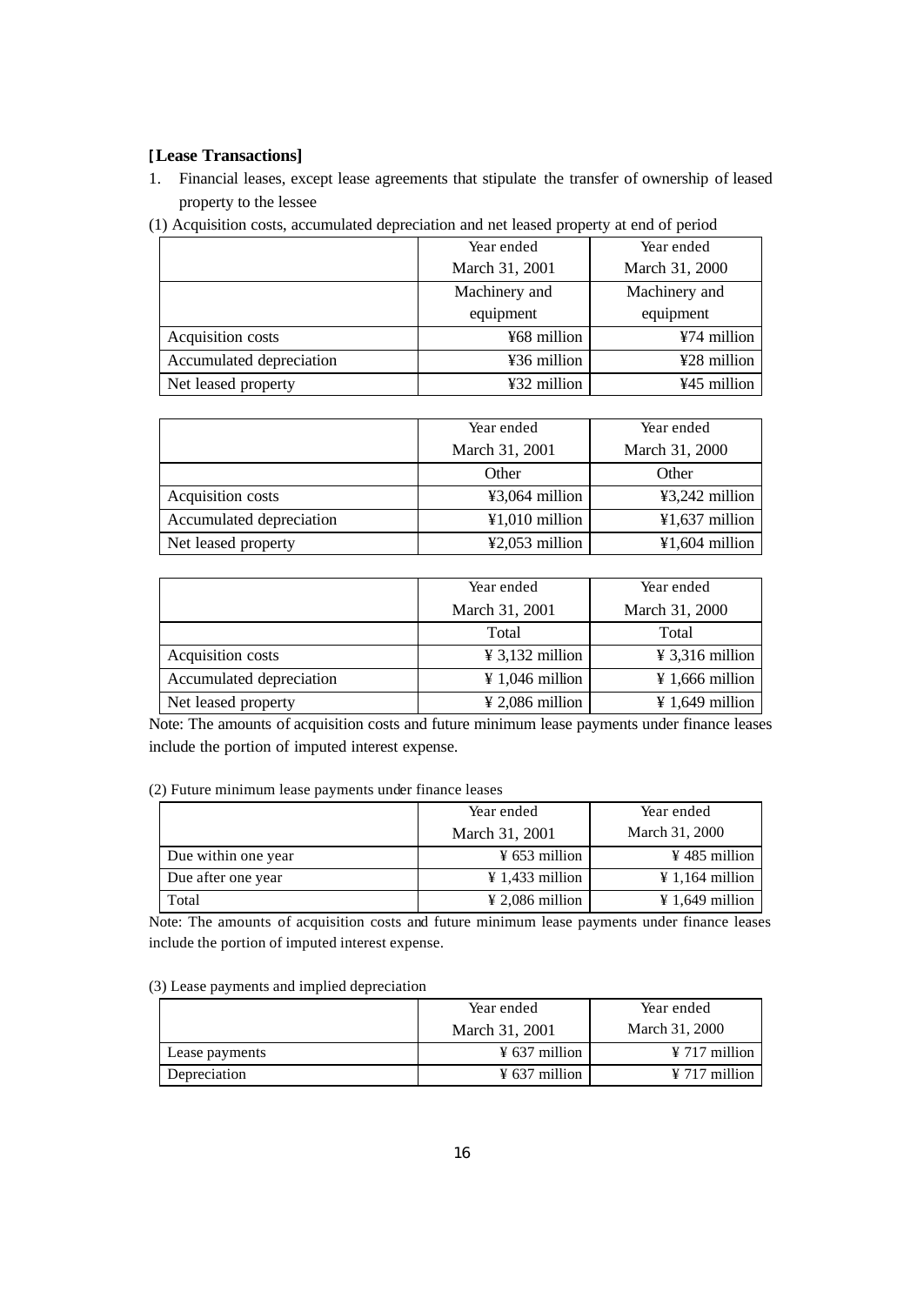#### (4) Depreciation

Depreciation is computed using the straight-line method.

### 2. Transactions of operating leases

Future minimum lease payments under operating leases

|                     | Year ended                  | Year ended                  |
|---------------------|-----------------------------|-----------------------------|
|                     | March 31, 2001              | March 31, 2000              |
| Due within one year | $\frac{1}{2}$ 416 million   | $\frac{1}{2}$ 305 million   |
| Due after one year  | $\frac{1}{2}$ 1,777 million | $\frac{1}{2}$ 1,103 million |
| Total               | $\frac{1}{2}$ 2,193 million | $\frac{1}{2}$ 1,408 million |

## **[Segment Information]**

(1) Industry Segment Information

As the sales, operating income and assets of the machinery parts segment amount to more than 90 percent of total sales, total operating income and total assets of the Company and consolidated subsidiaries, it is not required that industry segment information be disclosed. The Company and consolidated subsidiaries are operating in one industry segment, which being the production and sales of linear motion systems.

(2) Geographical Segment Information

The net sales of the Companies for the year ended March 31, 2001 and 2000, classified by geographic segments are summarized as follows: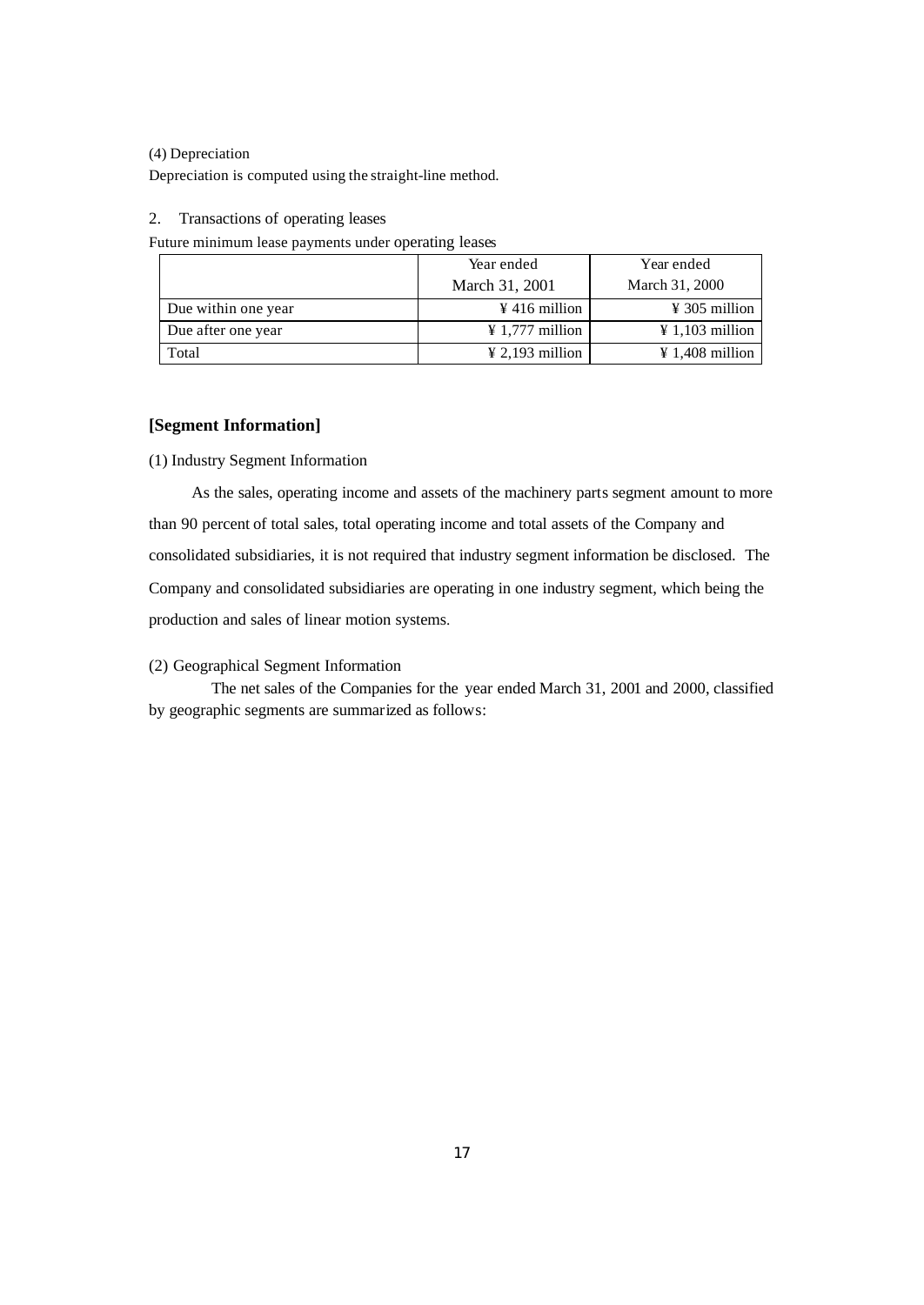|                    |         |         |        |                |         | Eliminati                    |           |
|--------------------|---------|---------|--------|----------------|---------|------------------------------|-----------|
|                    |         |         |        |                |         | ons and                      |           |
|                    |         |         |        | Asia and       |         | corporate                    | Consolida |
|                    | Japan   | America | Europe | other          | Total   | assets                       | ted       |
| Net sales and      |         |         |        |                |         |                              |           |
| operating Income   |         |         |        |                |         |                              |           |
| Net sales          |         |         |        |                |         |                              |           |
| <b>Customers</b>   | 111,640 | 15,610  | 10,994 | 2,041          | 140,287 | $\qquad \qquad \blacksquare$ | 140,287   |
| Inter-segment      | 18,985  | 403     | 128    |                | 19,517  | (19,517)                     |           |
| Total              | 130,626 | 16,014  | 11,122 | 2,041          | 159,804 | (19,517)                     | 140,287   |
| Operating expenses | 107,771 | 14,144  | 10,458 | 2,038          | 134,413 | (19, 820)                    | 114,592   |
| Operating income   | 22,855  | 1,869   | 664    | $\overline{2}$ | 25,391  | 303                          | 25,694    |
| Assets.            | 167,858 | 19,574  | 12,156 | 1,867          | 201,458 | (3,328)                      | 198,129   |

## [Year ended March 31, 2001] Millions of yen

[Year ended March 31, 2000] Millions of yen

|                    |         |         |        |          |         | Eliminati |           |
|--------------------|---------|---------|--------|----------|---------|-----------|-----------|
|                    |         |         |        |          |         | ons and   |           |
|                    |         |         |        | Asia and |         | corporate | Consolida |
|                    | Japan   | America | Europe | other    | Total   | assets    | ted       |
| Net sales and      |         |         |        |          |         |           |           |
| operating income   |         |         |        |          |         |           |           |
| Net sales          |         |         |        |          |         |           |           |
| <b>Customers</b>   | 82,722  | 10,869  | 9,071  | 1,291    | 103,954 |           | 103,954   |
| Inter-segment      | 14,009  | 21      | 85     |          | 14,115  | (14, 115) |           |
| Total              | 96,731  | 10,890  | 9,156  | 1,291    | 118,070 | (14, 115) | 103,954   |
| Operating expenses | 84,522  | 10,362  | 8,376  | 1,189    | 104,450 | (14, 838) | 89,612    |
| Operating income   | 12,208  | 527     | 780    | 102      | 13,619  | 722       | 14,342    |
| Assets.            | 163,641 | 10,322  | 7,073  | 1,312    | 182,349 | 13,400    | 195,750   |

(3) Export Sales and Sales by Overseas Subsidiaries

The overseas sales of the Companies (referring to the amounts of exports made by Company plus the sales by overseas consolidated subsidiaries) for the year ended March 31, 2001 and 2000 are summarized as follows: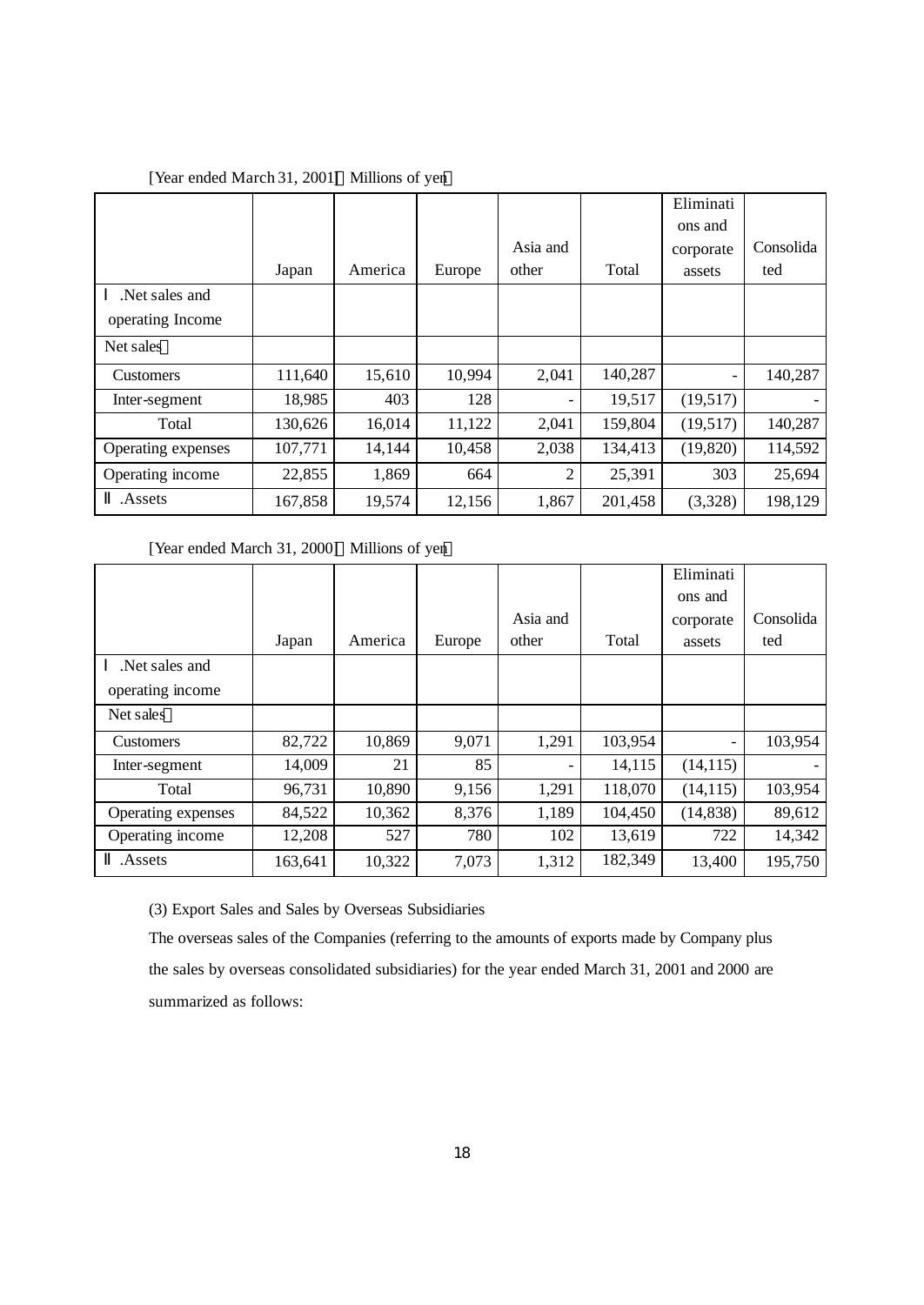|                                                             |         | Millions of yen           |          |         |  |  |  |
|-------------------------------------------------------------|---------|---------------------------|----------|---------|--|--|--|
|                                                             |         | Year ended March 31, 2001 |          |         |  |  |  |
|                                                             |         |                           | Asia and |         |  |  |  |
|                                                             | America | Europe                    | Other    | Total   |  |  |  |
| Overseas sales                                              | 15,724  | 11,353                    | 9,205    | 36,283  |  |  |  |
| Consolidated net sales                                      |         |                           |          | 140,287 |  |  |  |
| Overseas sales as a percentage of                           |         |                           |          |         |  |  |  |
| consolidated net sales                                      | 11.2%   | 8.0%                      | 6.5%     | 25.8%   |  |  |  |
|                                                             |         |                           |          |         |  |  |  |
|                                                             |         | Millions of yen           |          |         |  |  |  |
|                                                             |         | Year ended March 31, 2000 |          |         |  |  |  |
|                                                             |         |                           | Asia and |         |  |  |  |
|                                                             | America | Europe                    | Other    | Total   |  |  |  |
| Overseas sales                                              | 10,900  | 9,258                     | 6,939    | 27,097  |  |  |  |
| Consolidated net sales                                      |         |                           |          | 103,954 |  |  |  |
| Overseas sales as a percentage of<br>consolidated net sales |         |                           |          |         |  |  |  |
|                                                             | 10.5%   | 8.9%                      | 6.7%     | 26.1%   |  |  |  |

**Translation omitted [Dealings with related object concerned] [Marketable securities] [Derivatives]**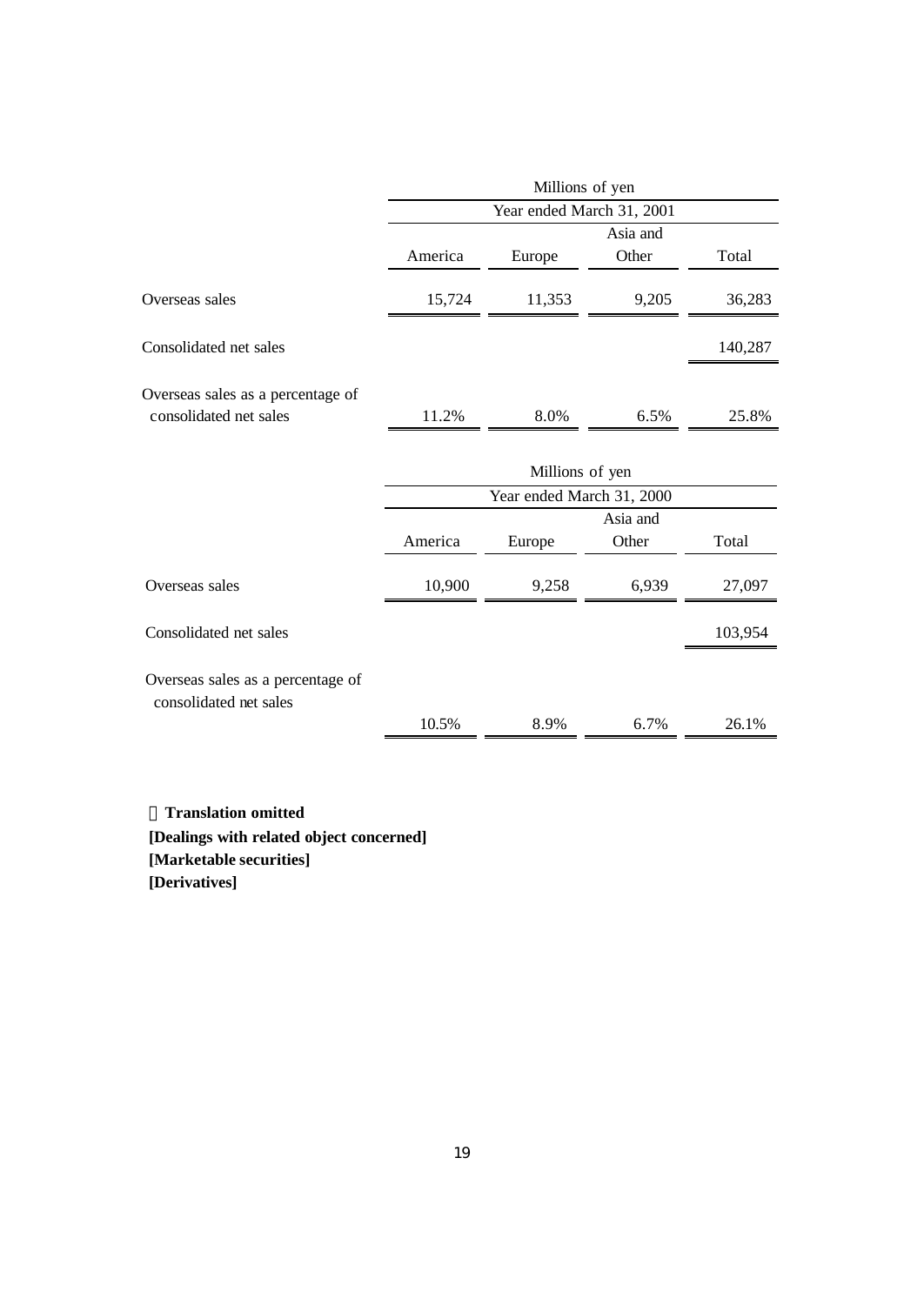## **[Tax-effect accounting]**

1. Reasons for the occurrence of deferred tax assets and deferred tax liabilities

| <deferred assets="" tax=""></deferred>        | Year ended                  | Year ended                  |  |
|-----------------------------------------------|-----------------------------|-----------------------------|--|
|                                               | March 31, 2001              | March 31, 2000              |  |
| Enterprise tax payable                        | $\frac{1}{2}$ 764 million   | $\frac{1}{2}$ 340 million   |  |
| Write-down of inventories                     | $\frac{1}{2}$ 371 million   | $\frac{1}{2}$ 369 million   |  |
| Inventories unrealized profit                 | $\frac{1}{2}$ 1,544 million | $\frac{1}{2}$ 1,136 million |  |
| Limit excess of put-in accrued bonus          | $\frac{1}{2}$ 225 million   | $\frac{1}{4}$ 144 million   |  |
| Limit excess of put-in allowance<br>for       | $\frac{1}{2}$ 339 million   | $\frac{1}{2}$ - million     |  |
| retirement and severance benefits             |                             |                             |  |
| Limit excess of put-in reserve for retirement | $\frac{1}{2}$ - million     | $\frac{1}{2}$ 318 million   |  |
| allowance                                     |                             |                             |  |
| Allowance for directors' retirement benefits  | $\frac{1}{2}$ 598 million   | $\frac{1}{2}$ - million     |  |
| Limit excess of put-in allowance for bad debt | $\frac{1}{2}$ 252 million   | $\frac{1}{2}$ 24 million    |  |
| Software                                      | $\frac{1}{2}$ 284 million   | $\frac{1}{2}$ 72 million    |  |
| Other                                         | $\frac{1}{2}$ 643 million   | $\frac{1}{2}$ 468 million   |  |
| Total deferred tax assets                     | $\frac{1}{2}$ 5,025 million | $\frac{1}{2}$ 2,874 million |  |
|                                               |                             |                             |  |
| $\leq$ Deferred tax liabilities $>$           | Year ended                  | Year ended                  |  |
|                                               | March 31, 2001              | March 31, 2000              |  |
| Allowance for special depreciation            | $\frac{1}{2}$ 379 million   | $\frac{1}{2}$ 244 million   |  |
| Other                                         | $\frac{157}{2}$ million     | $\frac{1}{2}$ 143 million   |  |
| Total deferred tax liabilities                | $\frac{1}{2}$ 536 million   | $\frac{1}{2}$ 387 million   |  |
|                                               |                             |                             |  |
| Net deferred tax assets                       | ¥4,488 million              | $¥$ 2,486 million           |  |

2. Reason for the difference between legal effective tax rate and corporate income tax rate after adoption of tax-effect accounting

|                                                                               | Year ended<br>March 31, 2001 | Year ended<br>March 31, 2000 |
|-------------------------------------------------------------------------------|------------------------------|------------------------------|
| Legal effective tax rate                                                      | $\%$                         | 42.05%                       |
| (Adjustment)                                                                  |                              |                              |
| Accounts not permanently counted in<br>Entertainment expenses, etc<br>to loss | $-9/0$                       | 0.50%                        |
| Net loss of consolidated subsidiaries                                         | $-9/0$                       | 0.81%                        |
| Even-crack of inhabitant tax                                                  | $-9/0$                       | 0.50%                        |
| Other                                                                         | $-9/0$                       | 2.57%                        |
| Corporate income tax rate after<br>adoption of tax-effect accounting          | $-9/0$                       | 46.43%                       |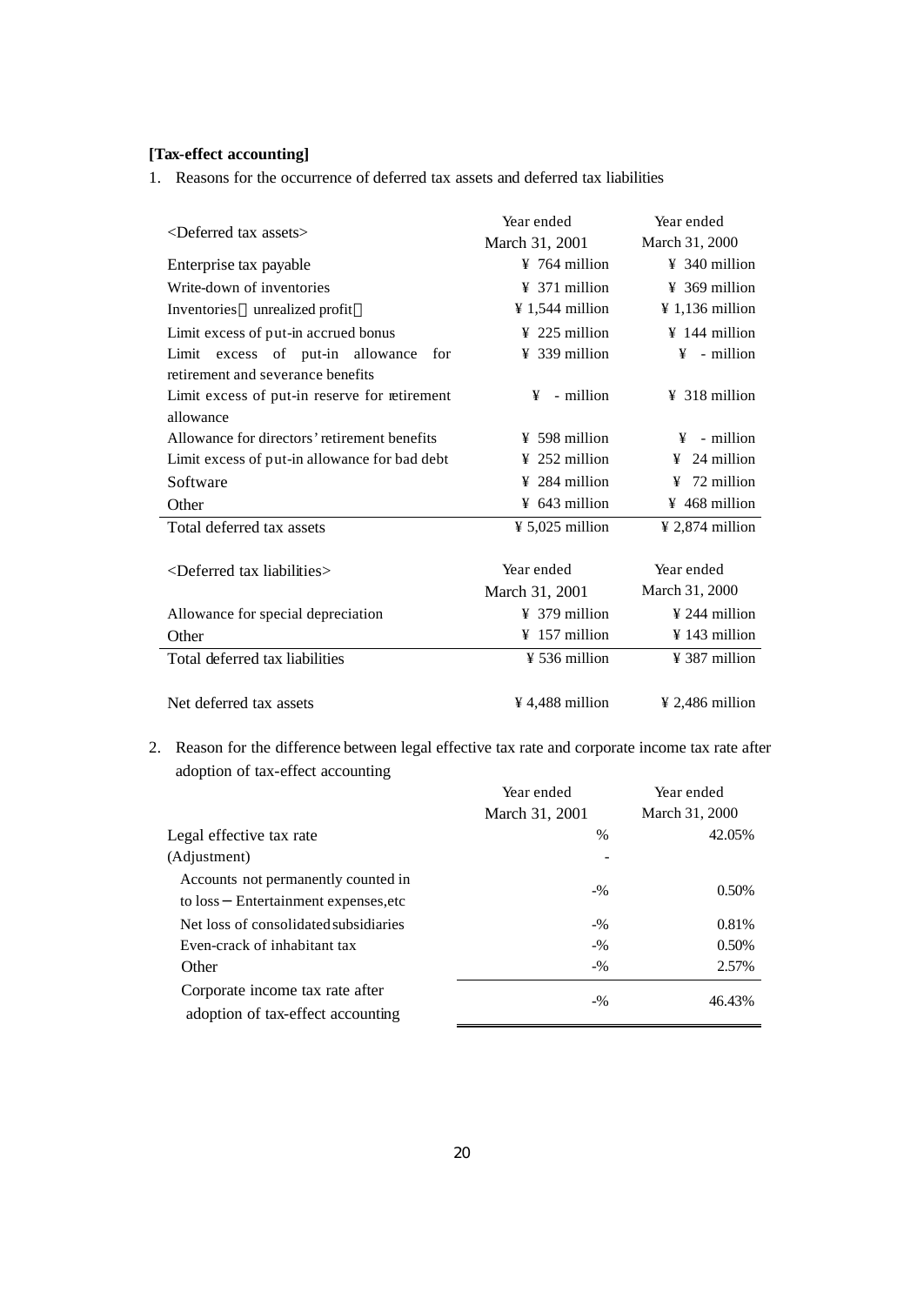## **[Retirement benefit]**

1. Outline of the retirement benefit system the company employs

Our company and the consolidated subsidiaries use the retirement lump sum system and retirement annuity system as vested benefit-type systems. Moreover, when t he employee retires, our company occasionally pays surcharge retirement money.

|                                                                     | $\epsilon$ Year ended March 31, 2001 $>$ |                  |
|---------------------------------------------------------------------|------------------------------------------|------------------|
| a. Retirement-benefit debt                                          | ¥                                        | 3,262 million    |
| b. Plan assets                                                      |                                          | $¥1,676$ million |
| c. Unreserved retirement-benefit debt                               | ¥                                        | 1,585 million    |
| d. Difference in unrecognized mathematical<br>principle calculation |                                          | $4251$ million   |
| e. Unrecognized prior service cost                                  |                                          | ¥- million       |
| f. Allowance for retirement and severance<br>benefits               | ¥                                        | 1,333 million    |

## 2. Retirement-benefit debt

#### 3. Retirement-benefit expenses

|                                               | <year 2001="" 31,="" ended="" march=""></year> |
|-----------------------------------------------|------------------------------------------------|
| a. Service cost                               | ¥261 million                                   |
| b. Interest cost                              | ¥81 million                                    |
| c. Investment return assumption               | 47 million<br>¥                                |
| d. Amortization of difference in change       | ¥81 million                                    |
| of accounting standard                        |                                                |
| e. Amortization of difference in mathematical | ¥- million                                     |
| principle calculation                         |                                                |
| f. Amortization of prior service cost         | ¥- million                                     |
| g. Retirement and severance benefit expenses  | ¥376 million                                   |

4. Basis of calculation Retirement benefit debt

|                                                                                  | $\leq$ Year ended March 31, 2001 $>$    |  |  |
|----------------------------------------------------------------------------------|-----------------------------------------|--|--|
| a. Distribution method of expected                                               | Straight-line amortization standard for |  |  |
| retirement and severance benefit                                                 | service period                          |  |  |
| b. Discount rate for obligations                                                 | 3.0%                                    |  |  |
| c. Rate of investment-return assumption                                          | 3.0%                                    |  |  |
| d. Amortization period of the prior service<br>cost                              | - years                                 |  |  |
| e. Period of amortization of difference in<br>mathematical principle calculation | 10 years                                |  |  |
| f. Period of amortization of difference in the<br>change of accounting standard  | 1 years                                 |  |  |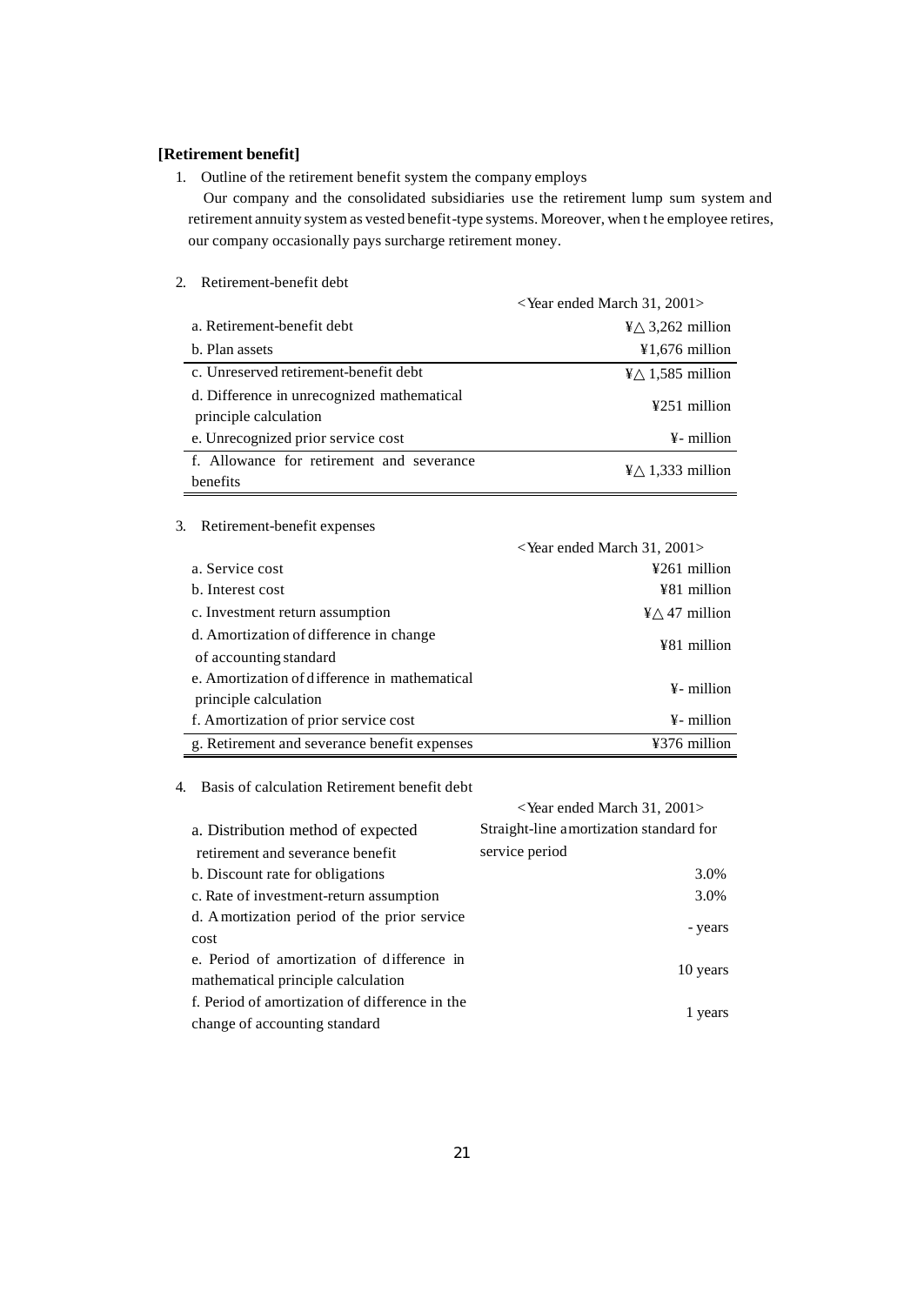## **Excerpt translation**



## *Non-Consolidated Financial Statement for Fiscal 2000*

May 21, 2001

Company name **THK CO., LTD. (Listed on TSE)** Code number 6481 Head Office 3-11-6 Nishi-Gotanda, Shinagawa-ku, Tokyo Contact Shigeru Wako, Director General Manager, Corporate Strategy Department Tel 81-3-5434-0300 Date of board meeting for consolidated financial settlement May 21, 2001 Date of ordinary general meeting of shareholders June 23, 2001 Interim cash dividends applicable

## Ⅰ.**Financial performance for the year ended March 31, 2001**

(1) Operation results

Note Any fractional sum less than a million yen is discarded.

|                                 |                              |        | Unit<br>$m$ i $\frac{1}{2}$ , $\frac{1}{2}$ ,% |  |
|---------------------------------|------------------------------|--------|------------------------------------------------|--|
|                                 | Year ended March<br>31, 2001 |        | Year ended March<br>31, 2000                   |  |
| Net sales                       | 119,981                      | 36.6   | 87,838                                         |  |
| Operating income                | 21,951                       | 87.3   | 11,719                                         |  |
| Ordinary income                 | 22,910                       | 143.7  | 9,401                                          |  |
| Net income                      | 12,030                       | 187.7  | 4,181                                          |  |
| Net income per share            |                              | 101.01 | 35.98                                          |  |
| Diluted net income per share    |                              | 97.05  | 34.46                                          |  |
| Return on equity                |                              | 13.2   | 5.2                                            |  |
| Ordinary income to total assets |                              | 12.6   | 5.3                                            |  |
| Ordinary income to net sales    |                              | 19.1   | 10.7                                           |  |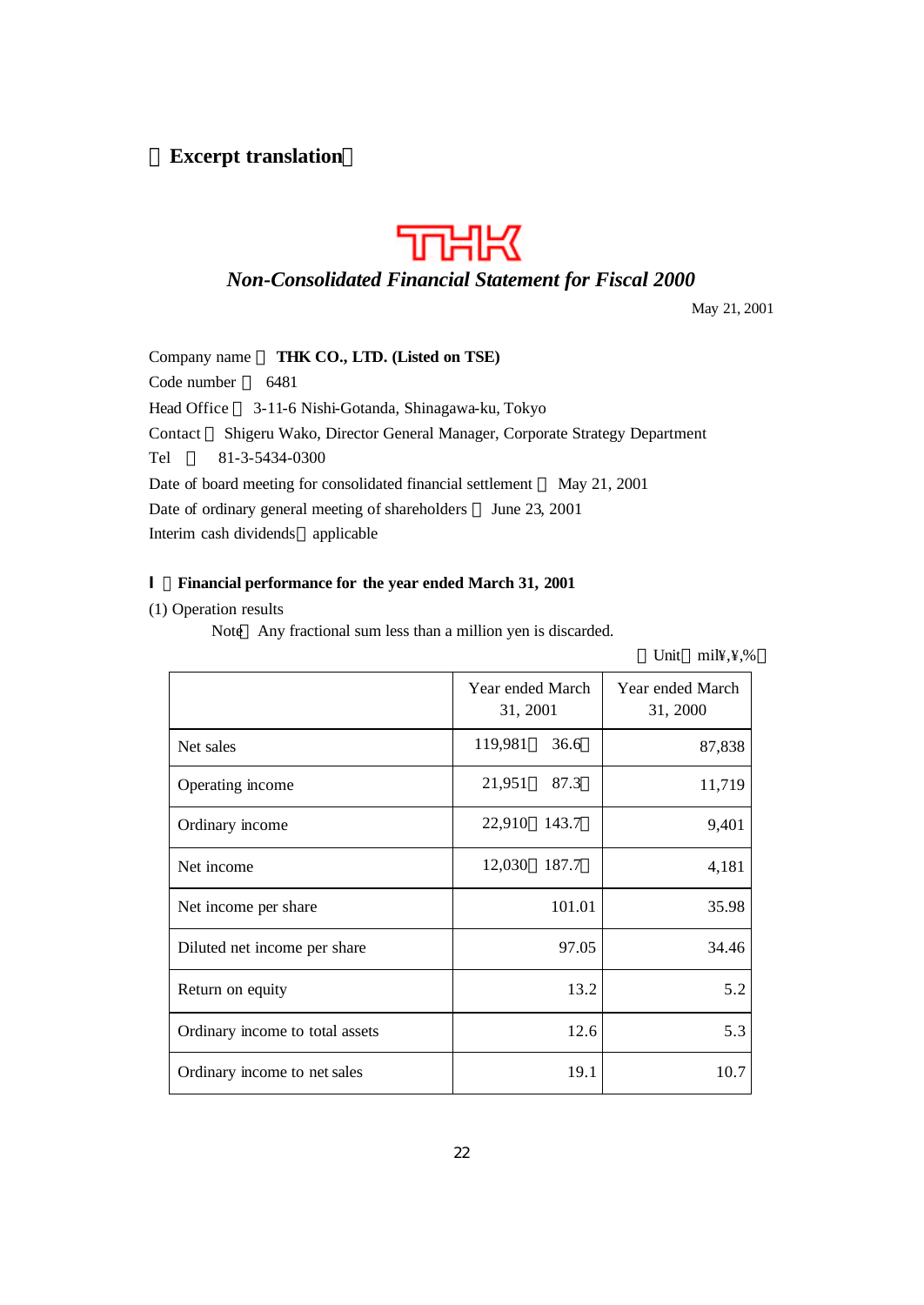Note:

1. Average number of shares during the period ended:

March 31, 2001: 119, 104, 483 shares March 31, 2000: 116, 201, 766 shares

2. Change in accounting policy: Not applicable

3. Figures in parentheses (Net sales, Operating Income, Ordinary Income and Net Income) represent changes in percentages from the previous period.

|                                                     | Year ended<br>March 31, 2001 |          | Year ended<br>March 31, 2000 |                  |     |
|-----------------------------------------------------|------------------------------|----------|------------------------------|------------------|-----|
| Cash dividends per share applicable<br>for the year |                              | 15.00    | 15.00                        |                  |     |
|                                                     | Interim                      | Year end | Interim<br>7.50              | Year end<br>7.50 |     |
| Total cash dividends for the year                   | 7.50<br>7.50<br>1,790        |          | 1,755                        |                  |     |
| Payout ratio                                        | 14.9                         |          | 42.0                         |                  |     |
| Dividend to equity                                  | 1.8                          |          |                              |                  | 2.1 |

2 Cash dividends Unit ¥, mil¥,%

Note: Breakdown of cash dividends (year ended March 31,2001)

Commemoration dividend ¥-.-- Extra dividend ¥-.--

(3) Finance position Unit mil¥, %, ¥

|                                         | As of March 31, 2001 | As of March 31, 2000 |
|-----------------------------------------|----------------------|----------------------|
| Total assets                            | 184,239              | 178,412              |
| Total shareholders' equity              | 97,997               | 84,794               |
| Equity ratio                            | 53.2                 | 47.5                 |
| Total shareholders' equity<br>per share | 821.16               | 718.97               |

Note: Number of shares of common stock at the period ended:

March 31, 2001: 119,340,568 shares March 31, 2000: 117,939,535 shares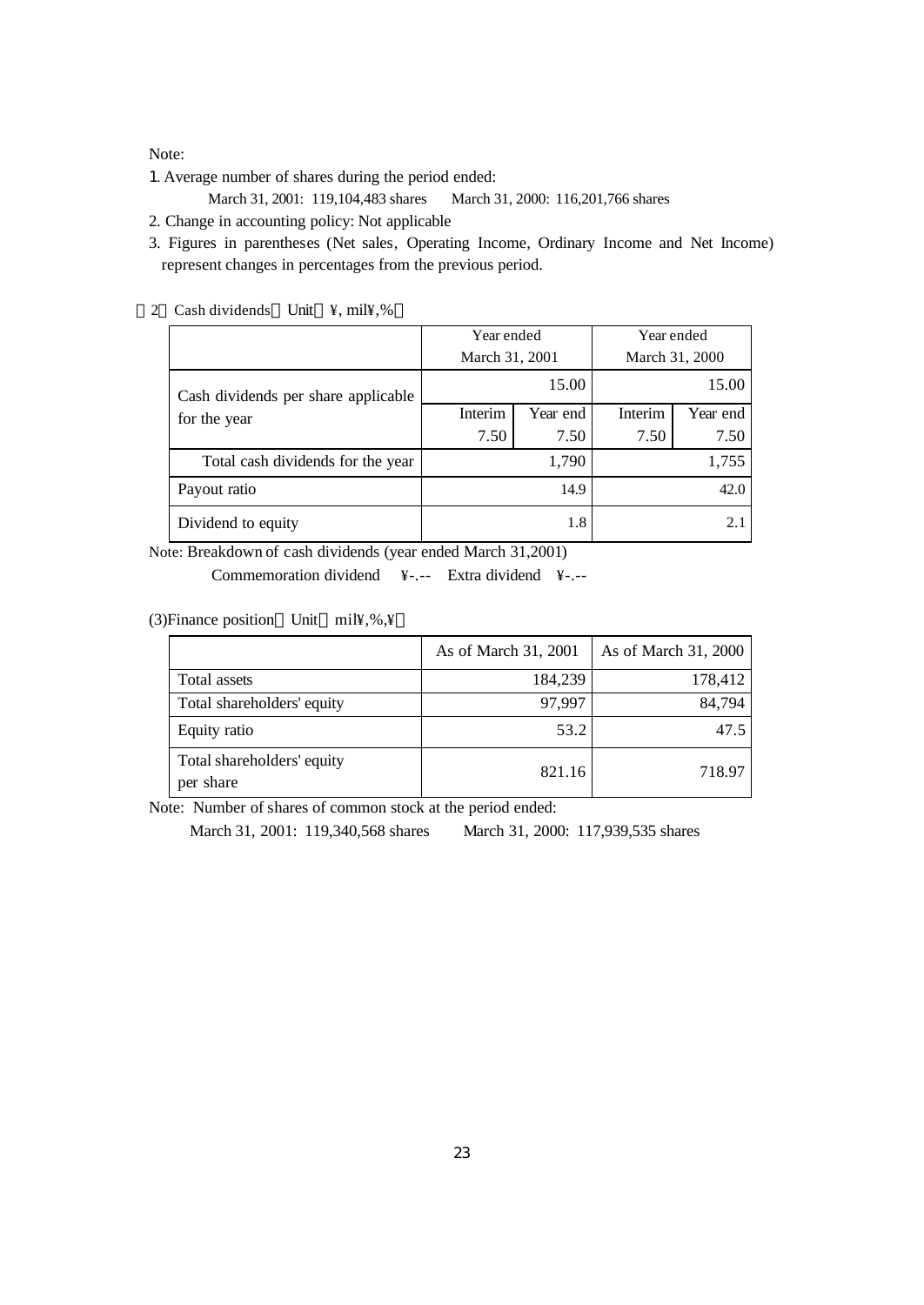**. Forecast of financial performance for the six months to September 30, 2001 and the year ended March 31, 2002**

|                          |                       | $m\n  i$<br>Unit    |
|--------------------------|-----------------------|---------------------|
|                          | For the six months to | For the year ending |
|                          | September 30, 2001    | March 31, 2002      |
| Net sales                | 43,000                | 90,000              |
| Ordinary income          | 4,200                 | 9,500               |
| Net income               | 2,400                 | 5,500               |
| Cash dividends per share | Interim 7.50          | Year-end 7.50       |
| for the half-year        |                       |                     |
| Cash dividends per share |                       | 15.00               |
| for the full year        |                       |                     |

Reference: Forecast net income per share (for the full year), ¥46.09

## *\*CAUTION FORECAST STATEMENTS*

Note: This document contains forecast statements based on assumptions and beliefs of the Company's management in light of information currently available to it. Such statements involve uncertainties and have risks of volatility that would result from the Company's operations in the future and changes in domestic and international environments. Therefore, the Company cannot assure accuracy of such statements and wishes to caution readers that actual operational and financial results may differ from such statements.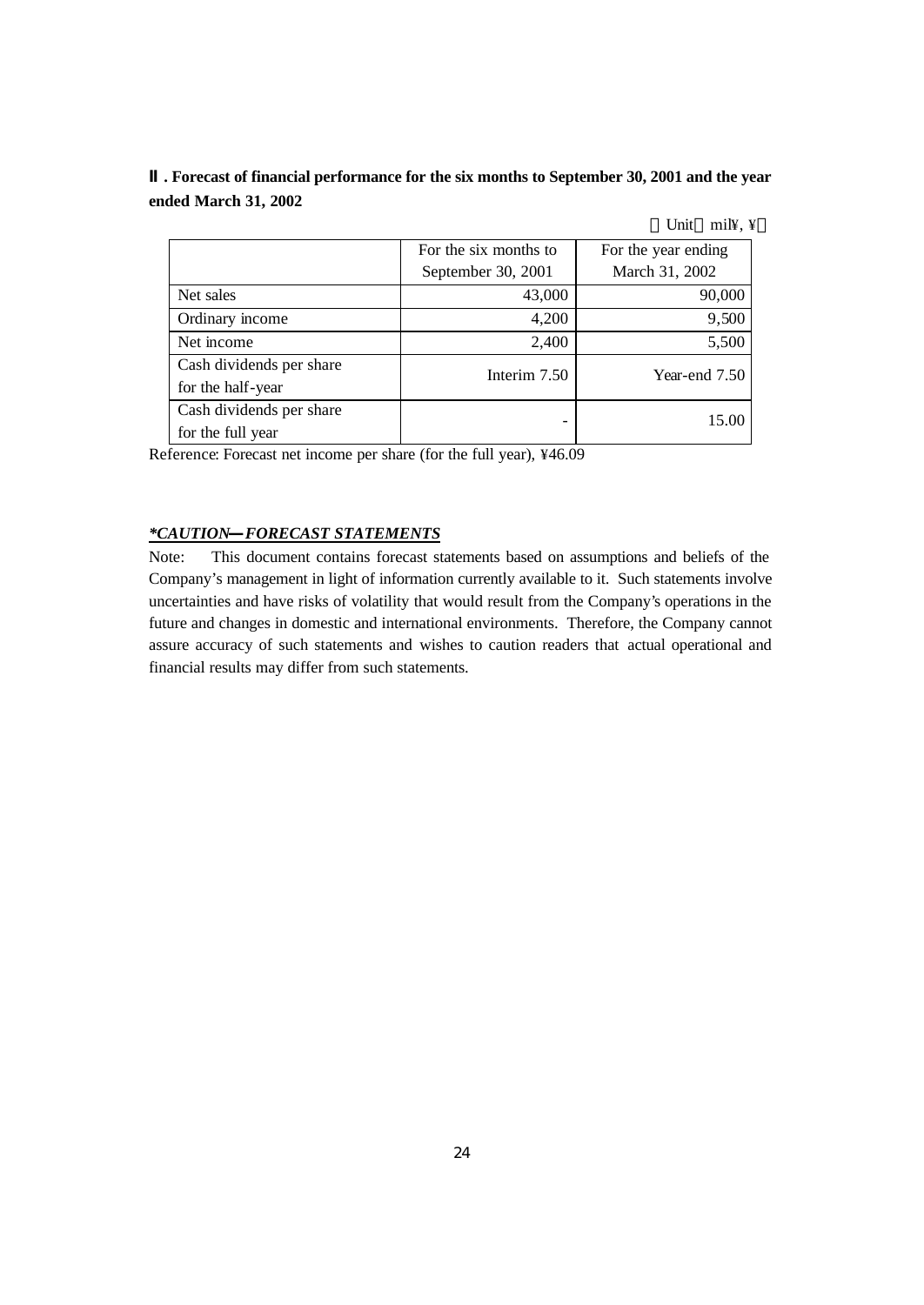|                                          | As of March 31, 2001 |                 | As of March 31, 2000 |       |
|------------------------------------------|----------------------|-----------------|----------------------|-------|
|                                          | <b>Millions</b> of   | €.<br>$\lambda$ | <b>Millions</b> of   | €     |
|                                          | yen                  |                 | yen                  |       |
| <b>Assets</b>                            |                      |                 |                      |       |
| Current assets:                          |                      |                 |                      |       |
| Cash on hand and in banks                | 29,459               |                 | 42,355               |       |
| Notes receivable                         | 20,045               |                 | 14,108               |       |
| Accounts receivable-trade                | 27,566               |                 | 19,502               |       |
| Securities                               | 7,957                |                 | 8,731                |       |
| Inventories                              | 20,311               |                 | 22,791               |       |
| Short-term loans                         | 5,248                |                 | 7,897                |       |
| Deferred tax assets                      | 1,399                |                 | 575                  |       |
| Other                                    | 3,433                |                 | 462                  |       |
| Less: Allowance for doubtful receivables | 218                  |                 | 202                  |       |
| Total current assets                     | 118,204              | 62.5            | 116,225              | 65.1  |
| Fixed assets:                            |                      |                 |                      |       |
| Tangible fixed assets:                   | 34,588               | 18.8            | 32,353               | 18.1  |
| Buildings and structures                 | 10,149               |                 | 8,089                |       |
| Machinery, equipment, and other          | 13,655               |                 | 13,570               |       |
| Land                                     | 9,171                |                 | 9,072                |       |
| Other                                    | 1,611                |                 | 1,620                |       |
| Intangible fixed assets:                 | 3,060                | 1.7             | 3,852                | 2.2   |
| Patent                                   | 2,886                |                 | 3,470                |       |
| Software                                 | 122                  |                 | 325                  |       |
| Other                                    | 51                   |                 | 57                   |       |
| Investments and other:                   | 31,346               | 17.0            | 25,827               | 14.5  |
| Investment in securities                 | 5,623                |                 | 5,687                |       |
| Investment in share of subsidiaries      | 11,135               |                 | 10,156               |       |
| Investment in subsidiaries               | 6,346                |                 | 4,635                |       |
| Long-term loans                          | 4,608                |                 | 2,200                |       |
| Insurance reserve                        | 1,120                |                 | 817                  |       |
| Deferred tax assets                      | 238                  |                 | 335                  |       |
| Other                                    | 1,801                |                 | 2,127                |       |
| Less: Allowance for doubtful receivables | 684                  |                 | 131                  |       |
| Total fixed assets                       | 68,995               | 37.5            | 62,033               | 34.8  |
| Deferred assets:                         |                      |                 |                      |       |
| Bond discount                            | 39                   |                 | 153                  |       |
| Total deferred assets                    | 39                   | 0.0             | 153                  | 0.1   |
| Total assets                             | 184,239              | 100.0           | 178,412              | 100.0 |

# *Non-Consolidated Balance Sheets*

For the years ended March 31, 2001 and 2000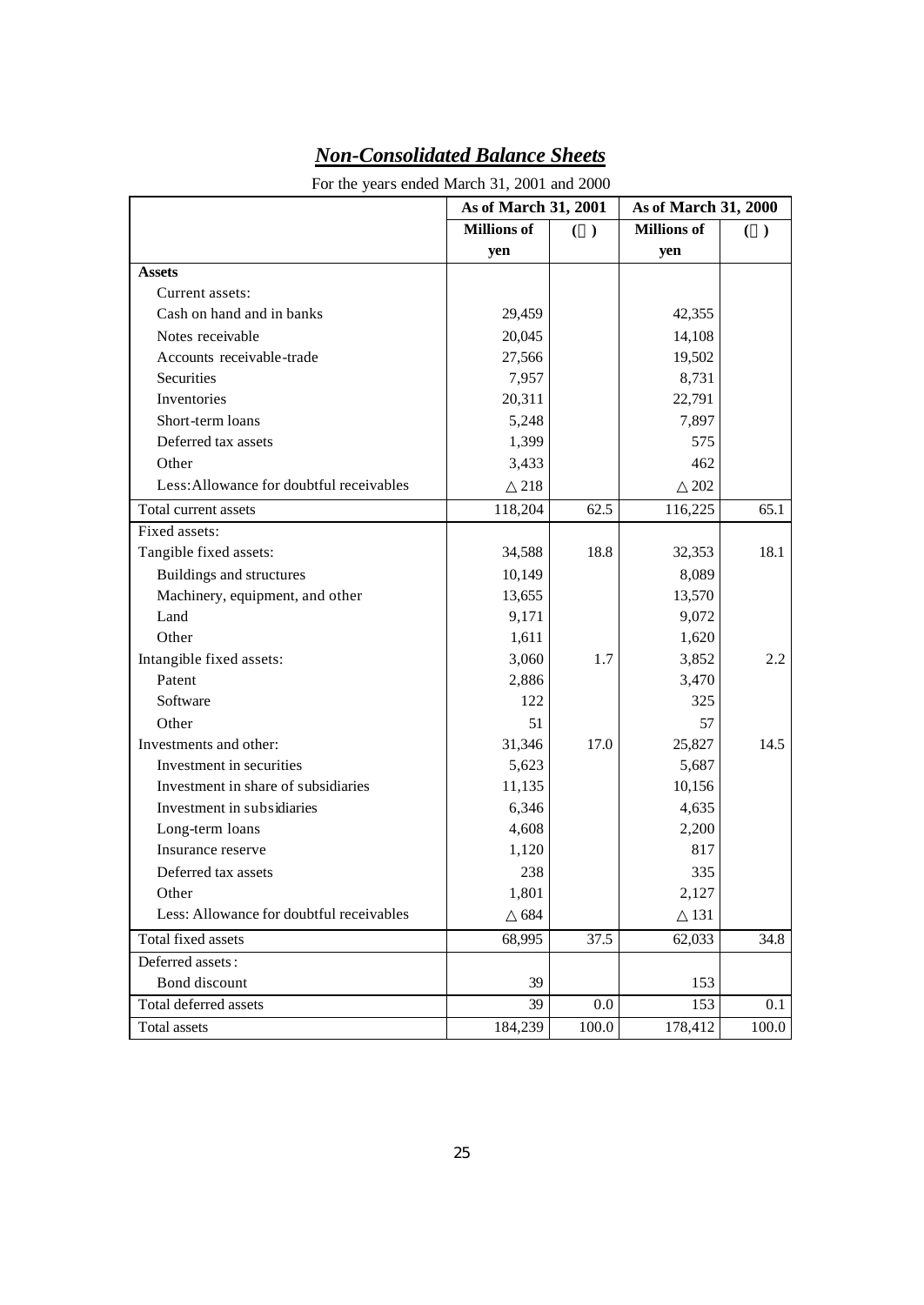| For the years ended March 31, 2001 and 2000  |                      |                |                      |       |  |
|----------------------------------------------|----------------------|----------------|----------------------|-------|--|
|                                              | As of March 31, 2001 |                | As of March 31, 2000 |       |  |
|                                              | <b>Millions</b> of   | €<br>$\lambda$ | <b>Millions</b> of   | €     |  |
|                                              | yen                  |                | yen                  |       |  |
| <b>Liabilities</b>                           |                      |                |                      |       |  |
| Current liabilities:                         |                      |                |                      |       |  |
| Notes payable                                | 18,036               |                | 13,463               |       |  |
| Accounts payable-trade                       | 6,565                |                | 4,624                |       |  |
| Short-term debt                              | 3,990                |                | 6,750                |       |  |
| Current portion of long-term debt            | 5,863                |                | 5,088                |       |  |
| Current portion of bonds                     |                      |                | 9,770                |       |  |
| Accounts payable-other                       | 1,308                |                | 2,416                |       |  |
| Corporate income taxes payable and other     | 8,480                |                | 3,515                |       |  |
| Consumption taxes payable and other          | 70                   |                | 394                  |       |  |
| Accrued expenses                             | 2,116                |                | 1,962                |       |  |
| Accrued bonus                                | 1,240                |                | 1,163                |       |  |
| Accounts payable-equipment and other         | 2,548                |                | 675                  |       |  |
| Other                                        | 1,344                |                | 567                  |       |  |
| Total current liabilities                    | 51,564               | 28.1           | 50,392               | 28.3  |  |
| Non-current liabilities:                     |                      |                |                      |       |  |
| <b>Bonds</b>                                 | 11,000               |                | 16,000               |       |  |
| Convertible bonds                            | 13,966               |                | 14,033               |       |  |
| Long-term debt                               | 7,104                |                | 12,051               |       |  |
| Reserve for retirement allowance             |                      |                | 1,105                |       |  |
| Allowance for retirement and                 |                      |                |                      |       |  |
| severance benefits                           | 1,157                |                |                      |       |  |
| Allowance for directors' retirement benefits | 1,424                |                |                      |       |  |
| Other                                        | 25                   |                | 35                   |       |  |
| Total non-current liabilities                | 34,677               | 18.8           | 43,225               | 24.2  |  |
| <b>Total liabilities</b>                     | 86,242               | 46.8           | 93,617               | 52.5  |  |
| Shareholders' equity:                        |                      |                |                      |       |  |
| Common stock                                 | 23,075               | 12.5           | 21,733               | 12.2  |  |
| Legal reserve                                | 32,794               | 17.8           | 30,902               | 17.3  |  |
| Additional paid-in capital                   | 30,931               |                | 29,220               |       |  |
| Earned reserve                               | 1,863                |                | 1,682                |       |  |
| Surplus                                      | 42,198               | 25.9           | 32,158               | 18.0  |  |
| Voluntary reserve                            | 28,921               |                | 26,833               |       |  |
| Unappropriate retained earnings              | 13,277               |                | 5,325                |       |  |
| [of which net income for the year]           | [12,030]             |                | [4, 181]             |       |  |
| Valuation adjustment for marketable          |                      |                |                      |       |  |
| securities                                   | 72                   |                |                      |       |  |
| Total shareholders' equity                   | 97,997               | 53.2           | 84,794               | 47.5  |  |
| Total liabilities and shareholders' Equity   | 184,239              | 100.0          | 178,412              | 100.0 |  |

# *Non-Consolidated Balance Sheets*

26